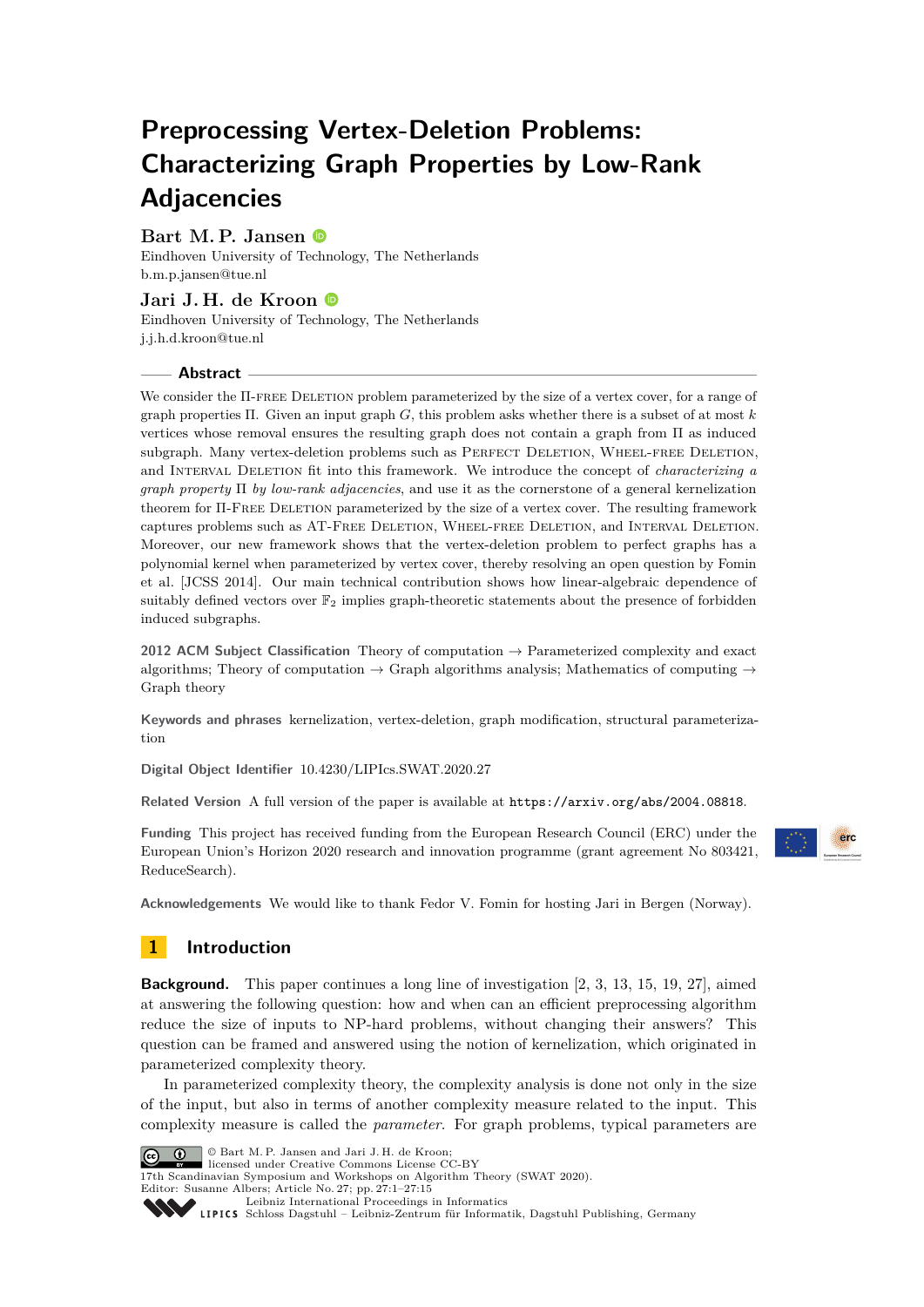## **27:2 Preprocessing Vertex-Deletion Problems**

the size of a solution, the treewidth of the graph, or the size of a minimum vertex cover (the *vertex cover number*). The latter two are often called structural parameterizations. A kernelization is a polynomial-time preprocessing algorithm with a performance guarantee. It reduces an instance  $(x, k)$  of a parameterized problem to an instance  $(x', k')$  that has an equivalent YES/NO answer, such that  $|x'|$  and  $k'$  are bounded by  $f(k)$  for some computable function *f*, called the size of the kernel. If *f* is a polynomial function, the parameterized problem is said to admit a polynomial kernel. Polynomial kernels are highly sought after, as they allow problem instances to be reduced to a relatively small size.

We investigate polynomial kernels for the class of *graph modification* problems, in an attempt to develop a widely applicable and generic kernelization framework. In graph modification problems, the goal is to make a small number of changes to an input graph to make it satisfy a certain property. Possible modifications are vertex deletions, edge deletions, and edge additions. In this work, we consider the problem of deleting a bounded-size set of vertices such that the resulting graph does not contain certain graphs as an induced subgraph.

The study of kernelization for graph modification problems parameterized by solution size has an interesting and rich history  $[1, 6, 7, 10, 14, 17, 20, 23]$  $[1, 6, 7, 10, 14, 17, 20, 23]$  $[1, 6, 7, 10, 14, 17, 20, 23]$  $[1, 6, 7, 10, 14, 17, 20, 23]$  $[1, 6, 7, 10, 14, 17, 20, 23]$  $[1, 6, 7, 10, 14, 17, 20, 23]$  $[1, 6, 7, 10, 14, 17, 20, 23]$  $[1, 6, 7, 10, 14, 17, 20, 23]$  $[1, 6, 7, 10, 14, 17, 20, 23]$  $[1, 6, 7, 10, 14, 17, 20, 23]$  $[1, 6, 7, 10, 14, 17, 20, 23]$  $[1, 6, 7, 10, 14, 17, 20, 23]$  $[1, 6, 7, 10, 14, 17, 20, 23]$  $[1, 6, 7, 10, 14, 17, 20, 23]$  $[1, 6, 7, 10, 14, 17, 20, 23]$ . However, some graph modification problems such as PERFECT VERTEX DELETION [\[16\]](#page-13-9) and WHEEL-FREE VERTEX DELETION  $[25]$  are W $[2]$ -hard parameterized by the solution size and therefore do not admit any kernels unless  $FPT = W[2]$ . Together with the intrinsic interest in obtaining generic kernelization theorems that apply to a large class of problems with a single parameter, this has triggered research into polynomial kernelization for graph problems under structural parameterizations [\[4,](#page-12-4) [13,](#page-13-0) [15,](#page-13-1) [19,](#page-13-2) [26\]](#page-14-3) such as the vertex cover number. The latter parameter is often used for its mathematical elegance, and due to the fact that slightly less restrictive parameters such as the feedback vertex number already cause simple problems such as 3-COLORING not to admit polynomial kernels [\[18\]](#page-13-10), under the standard assumption NP  $\varphi$  coN-P/poly. This work therefore focuses on the following class of NP-hard [\[24\]](#page-14-4) parameterized problems, where  $\Pi$  is a fixed (possibly infinite) set of graphs:

Π-free Deletion **Parameter:** |*X*| **Input:** A graph *G*, a vertex cover *X* of *G*, and an integer *k*. **Question:** Does there exist a set  $S \subseteq V(G)$  of size at most *k* such that  $G - S$  does not contain any graph from  $\Pi$  as induced subgraph?

The assumption that a vertex cover *X* is given in the input is for technical reasons. If the problem would be parameterized by an upper-bound on the vertex cover number of the graph, without giving such a vertex cover, then the kernelization algorithm would have to verify that this is indeed a correct upper bound; an NP-hard problem. Instead, in this setting we just want to allow the kernelization algorithm to exploit the structural restriction guaranteed by having a small vertex cover in the graph. We refer to the discussion by Fellows et al. [\[12,](#page-13-11) §2.2] for more background. To apply the kernelization algorithms for problems defined in this way, one may simply use a 2-approximate vertex cover as *X*.

Fomin et al. [\[13\]](#page-13-0) have investigated characteristics of Π-free Deletion problems that admit a polynomial kernel parameterized by the size of a vertex cover. They introduced a generic framework that poses three conditions on the graph property Π, which are sufficient to reach a polynomial kernel for Π-free Deletion parameterized by vertex cover. Examples of graph properties that fit in their framework are for instance "having a chordless cycle of length at least 4" or "having an odd cycle". This results in polynomial kernels for CHORDAL DELETION and ODD CYCLE TRANSVERSAL respectively. INTERVAL DELETION does not fit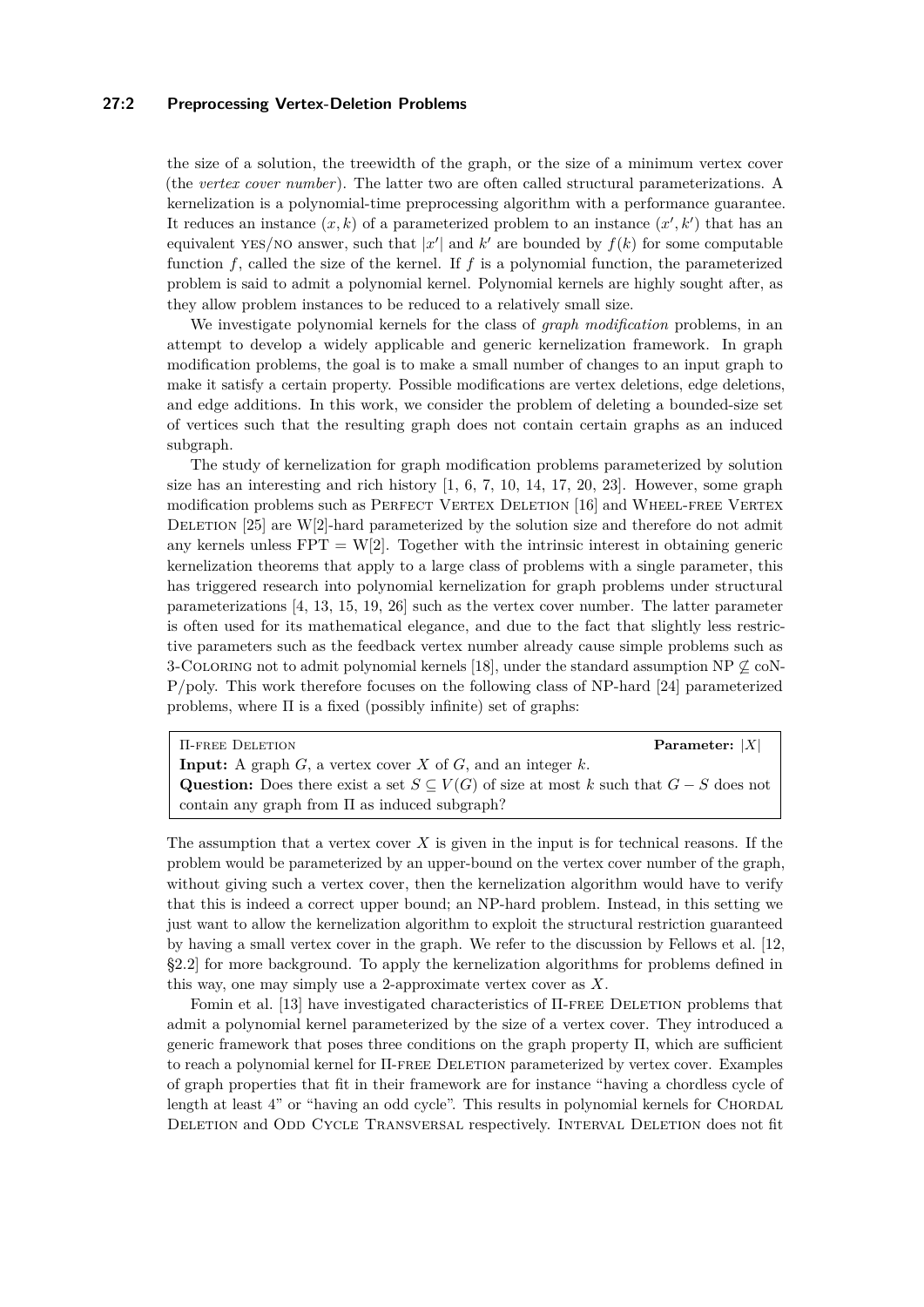| Problem                              | Vertices in kernel   |
|--------------------------------------|----------------------|
| PERFECT DELETION                     | $\mathcal{O}( X ^5)$ |
| EVEN-HOLE-FREE DELETION $(\bigstar)$ | $\mathcal{O}( X ^4)$ |
| <b>AT-FREE DELETION</b>              | $\mathcal{O}( X ^9)$ |
| INTERVAL DELETION                    | $\mathcal{O}( X ^9)$ |
| <b>WHEEL-FREE DELETION</b>           | $\mathcal{O}( X ^5)$ |

<span id="page-2-0"></span>**Table 1** Kernels obtained by our framework for problems parameterized by a vertex cover *X*.

in this framework, even though interval graphs are hereditary. Agrawal et al. [\[1\]](#page-12-2) show that it admits a polynomial kernel parameterized by solution size, and therefore also by vertex cover size. They introduced a linear-algebraic technique, which assigns a vector over  $\mathbb{F}_2$  to each vertex, to find an induced subgraph that preserves the size of an optimal solution by combining several disjoint bases of systems of such vectors. This formed the inspiration for our work, in which we improve the generic kernelization framework of Fomin et al. [\[13\]](#page-13-0) using linear-algebraic techniques inspired by the kernel [\[1\]](#page-12-2) for INTERVAL DELETION.

**Results.** We introduce the notion of *characterizing a graph property* Π *by low-rank adjacencies*, and use it to generalize the kernelization framework by Fomin et al. [\[13\]](#page-13-0) significantly. The resulting kernelization algorithms consist of a single, conceptually simple reduction rule for Π-free Deletion, whose property-specific correctness proofs show how the linear dependence of suitably defined vectors implies certain graph-theoretic properties. This results in a simpler kernelization for Interval Deletion parameterized by vertex cover compared to the one by Agrawal et al. [\[1\]](#page-12-2). More importantly, several vertex-deletion problems whose kernelization complexity was previously open can be covered by the framework. These include AT-FREE DELETION (eliminate all asteroidal triples [\[22\]](#page-13-12) from the graph), WHEEL-FREE DELETION, and also PERFECT DELETION which was an explicit open question of Fomin et al. [\[13,](#page-13-0) §5]. An overview is given in Table [1.](#page-2-0) Moreover, we give evidence that the distinguishing property of our framework (being able to characterize Π by low-rank adjacencies) is the right one to capture kernelization complexity. While the WHEEL-FREE DELETION problem fits into our framework and therefore has a polynomial kernel, the situation is very different for the related problem ALMOST WHEEL-FREE DELETION (ensure the resulting graph does not contain any wheel, except possibly  $W_4$ ). We prove the latter problem does not fit into our framework, and that it does not admit a polynomial kernel parameterized by vertex cover, unless  $NP \subseteq coNP/poly$ .

**Related work.** Even though the vertex cover is generally not small compared to the size of the input graph, it is not always the case that a polynomial kernel parameterized by vertex cover number exists. This was shown by Bodlaender et al. [\[3\]](#page-12-1). They showed that for instance the Clique problem that asks whether a graph contains a clique of *k* vertices, does not admit a polynomial kernel parameterized by the vertex cover size, unless coNP  $\subseteq$  NP/poly.

A graph is perfect if for every induced subgraph *H*, the chromatic number of *H* is equal to the size of the largest clique of *H*. Conjectured by Berge in 1961 and proven in the beginning of this century by Chudnovsky et al. [\[8\]](#page-13-13), the strong perfect graph theorem states that a graph is perfect if and only if it is Berge. The forbidden induced subgraphs of Berge graphs (and hence of perfect graphs) are  $C_{2k+1}$  and  $\overline{C}_{2k+1}$  for  $k \geq 2$ , that is, induced cycles and their edge complements of odd length at least 5. A survey of forbidden subgraph characterizations of some other hereditary graph classes is given in [\[5,](#page-12-5) Chapter 7].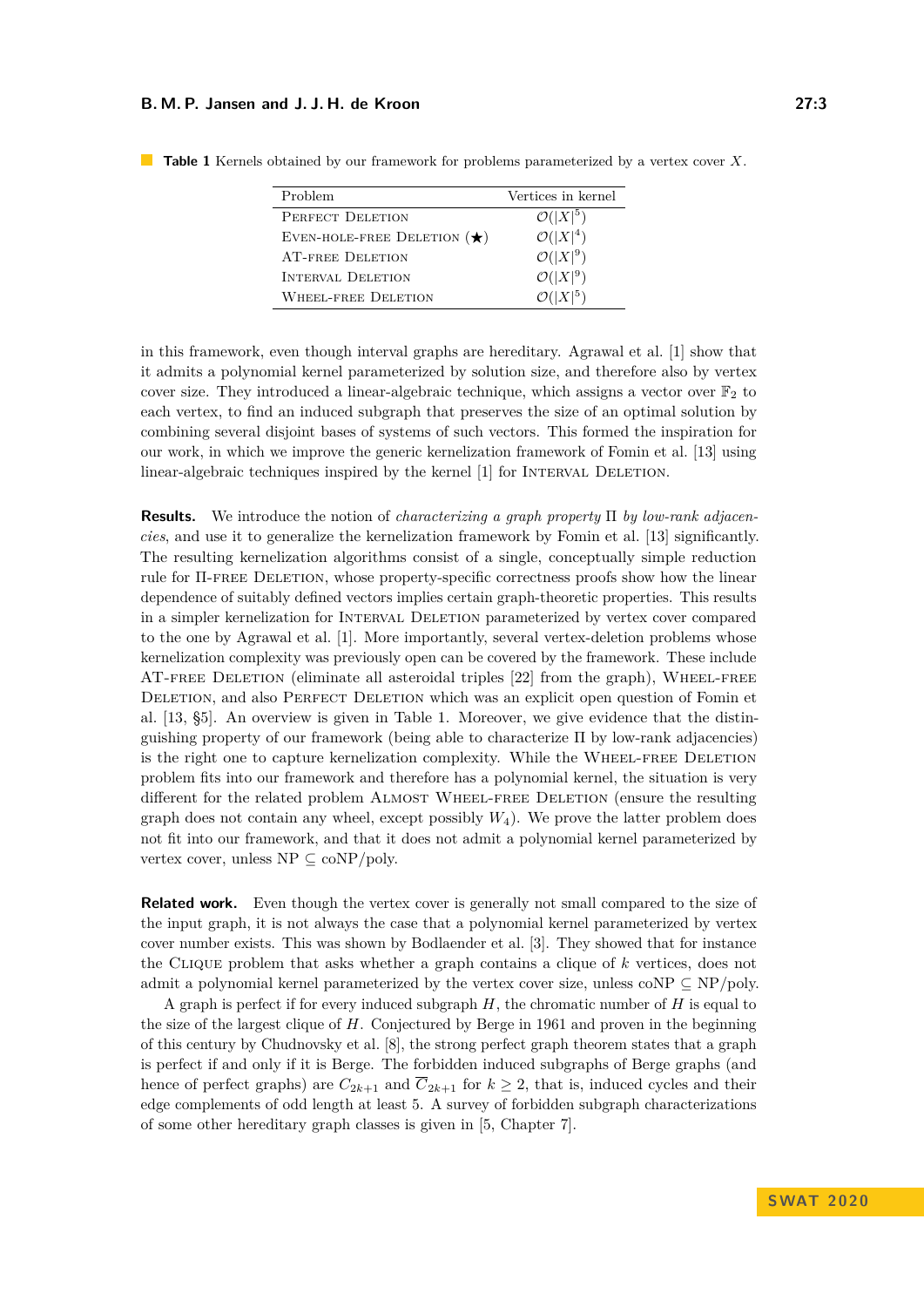### **27:4 Preprocessing Vertex-Deletion Problems**

**Organization.** In Section [2](#page-3-0) we give preliminaries and definitions used throughout this work. In Section [3](#page-4-0) we introduce the framework. In Section [4](#page-8-0) we show that several problems such as Perfect Deletion and Interval Deletion fit in this framework. Finally we conclude in Section [5.](#page-12-6) For statements marked  $\star$ , the proof is deferred to the full version [\[21\]](#page-13-14).

# <span id="page-3-0"></span>**2 Preliminaries**

**Notation.** For  $i \in \mathbb{N}$ , we denote the set  $\{1, ..., i\}$  by [*i*]. For a set *S*, we denote the set of subsets of size at most *k* by  $\binom{S}{\leq k} = \{S' \subseteq S \mid |S'| \leq k\}$ . Similarly,  $\binom{S}{k}$  denotes the set of subsets of size exactly *k*. We consider simple graphs that are unweighted and undirected without self-loops. A graph *G* has vertex and edge sets  $V(G)$  and  $E(G)$  respectively. An edge between vertices  $u, v \in V(G)$  is an unordered pair  $\{u, v\}$ . For a set of vertices  $S \subseteq V(G)$ , by  $G[S]$  we denote the graph induced by *S*. For  $v \in V(G)$  and  $S \subseteq V(G)$ , by  $G - v$  and *G* − *S* we mean the graphs  $G[V(G) \setminus \{v\}]$  and  $G[V(G) \setminus S]$  respectively. We denote the open neighborhood of  $v \in V(G)$  by  $N_G(v) = \{u \mid \{u, v\} \in E(G)\}$ . When clear from context, we sometimes omit the subscript *G*. For a graph *G*, let  $\overline{G}$  be the edge complement graph of *G* on the same vertex set, such that for distinct  $u, v \in V(G)$  we have  $\{u, v\} \in E(\overline{G})$  if and only if  $\{u, v\} \notin E(G)$ . The path graph on *n* vertices  $(v_1, ..., v_n)$  is denoted by  $P_n$ . Similarly, the *n*-vertex cycle for  $n \geq 3$  is denoted by  $C_n$ . When  $n \geq 4$ , the graph  $C_n$  is often called a *hole*. For  $n \geq 3$ , the wheel  $W_n$  of size *n* is the graph on vertices  $\{c, v_1, ..., v_n\}$  such that  $(v_1, ..., v_n)$  is a cycle and *c* is adjacent to  $v_i$  for all  $i \in [n]$ . An asteroidal triple (AT) in a graph *G* consists of three vertices such that every pair is connected by a path that avoids the neighborhood of the third. A vertex cover in a graph *G* is a set of vertices that contains at least one endpoint of every edge. The minimum size of a vertex cover in a graph *G* is denoted by  $\text{VC}(G)$ .

**Parameterized complexity.** A parameterized problem [\[9,](#page-13-15) [11\]](#page-13-16) is a language  $Q \subseteq \Sigma^* \times \mathbb{N}$ , where  $\Sigma$  is a finite alphabet. The notion of kernelization is formalized as follows.

**► Definition 1.** Let  $Q \subseteq \Sigma^* \times \mathbb{N}$  be a parameterized problem and let  $f : \mathbb{N} \to \mathbb{N}$  be a *computable function. A* kernelization *for Q of size f is an algorithm that, given an instance*  $(x, k) \in \Sigma^* \times \mathbb{N}$ , outputs in time polynomial in  $|x| + k$  an instance  $(x', k')$  (known as the *kernel)* such that  $(x, k) \in Q$  if and only if  $(x', k') \in Q$  and such that  $|x'|, k' \le f(k)$ . If f is a *polynomial function, then the algorithm is a* polynomial kernelization*.*

**Previous kernelization framework.** We state some of the results from the kernelization framework by Fomin et al. [\[13\]](#page-13-0) that forms the basis of this work. A graph property Π is a (possibly infinite) set of graphs.

 $\triangleright$  **Definition 2** (Definition 3, [\[13\]](#page-13-0)). *A graph property*  $\Pi$  *is characterized by*  $c_{\Pi} \in \mathbb{N}$  *adjacencies if for all graphs*  $G \in \Pi$ *, for every vertex*  $v \in V(G)$ *, there is a set*  $D \subseteq V(G) \setminus \{v\}$  *of size at most c*<sup>Π</sup> *such that all graphs G*<sup>0</sup> *which are obtained from G by adding or removing edges between v and vertices in*  $V(G) \setminus D$ *, are also contained in*  $\Pi$ *.* 

As an example, the graph property "having a chordless cycle of length at least 4" is characterized by 3 adjacencies. The graph property "not being an interval graph" is not characterized by a finite number of adjacencies. Other examples are given by Fomin et al. [\[13\]](#page-13-0).

Any finite graph property  $\Pi$  is trivially characterized by  $\max_{G \in \Pi} |V(G)| - 1$  adjacencies. We state the following easily verified fact without proof.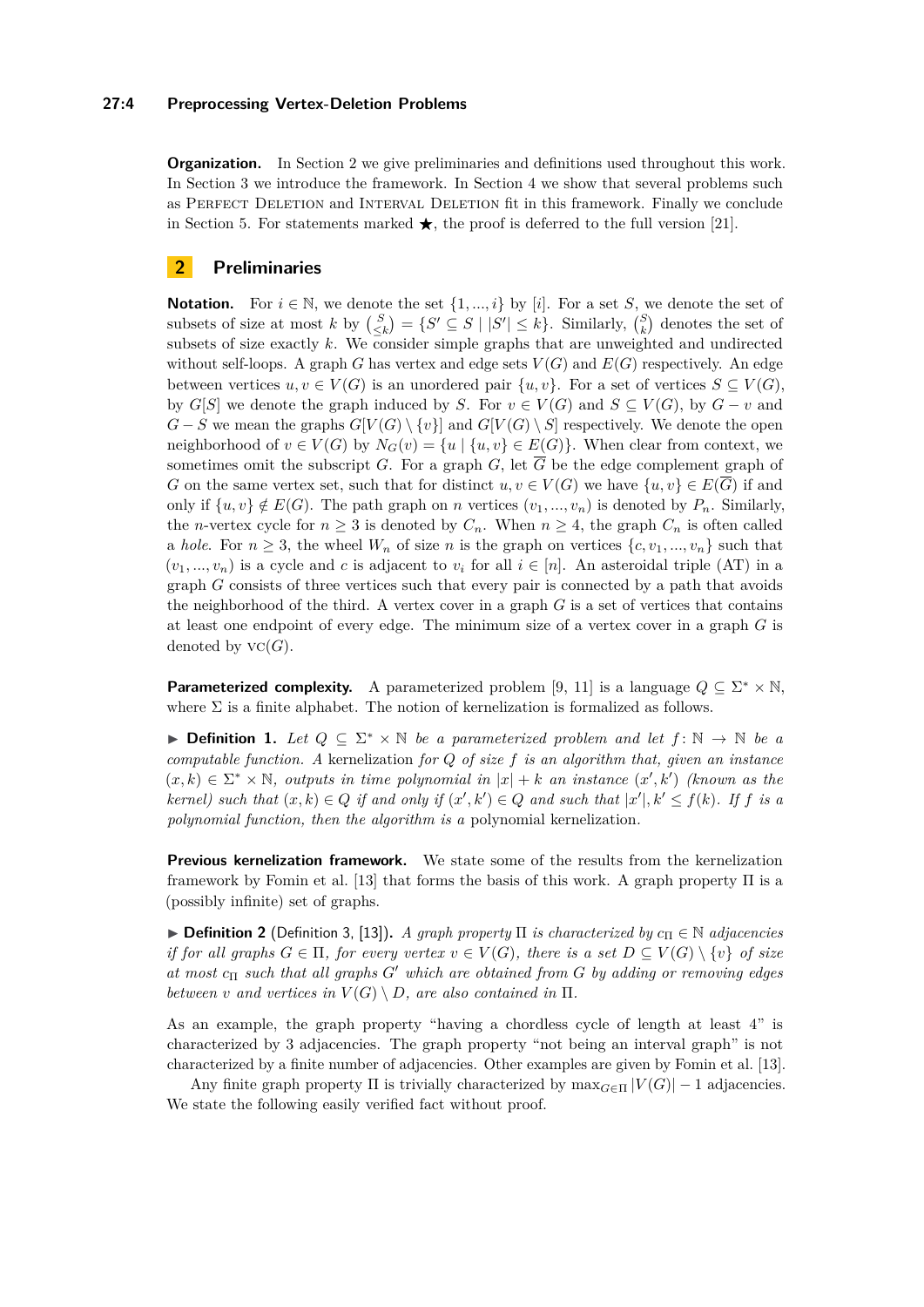**Proposition 3.** Let  $\Pi'$  be the set of all graphs that contain a graph from a finite set  $\Pi$  as *induced subgraph. Then*  $\Pi'$  *is characterized by*  $\max_{G \in \Pi} |V(G)| - 1$  *adjacencies.* 

A graph *G* is vertex-minimal with respect to  $\Pi$  if  $G \in \Pi$  and for all  $S \subset V(G)$  the graph *G*[*S*] is not contained in Π. The following framework can be used to get polynomial kernels for the Π-free Deletion problem parameterized by vertex cover.

<span id="page-4-1"></span>**Figure 1 Theorem 4** (Theorem 2, [\[13\]](#page-13-0)). If  $\Pi$  is a graph property such that:

- **(i)**  $\Pi$  *is characterized by*  $c_{\Pi}$  *adjacencies,*
- **(ii)** *every graph in* Π *contains at least one edge, and*
- (iii) *there is a non-decreasing polynomial*  $p: \mathbb{N} \to \mathbb{N}$  *such that all graphs G that are vertexminimal with respect to*  $\Pi$  *satisfy*  $|V(G)| \leq p(V(C))$ *,*

*then* Π*-*free Deletion *parameterized by the vertex cover size x admits a polynomial kernel with*  $\mathcal{O}((x+p(x))x^{c_{\Pi}})$  *vertices.* 

# <span id="page-4-0"></span>**3 Framework based on low-rank adjacencies**

## **3.1 Incidence vectors and characterizations**

As a first step towards our kernelization framework for Π-free Deletion, we introduce an incidence vector definition (inc) that characterizes the neighborhood of a given vertex. Compared to the vector encoding used by Agrawal et al. [\[1\]](#page-12-2) for INTERVAL DELETION, our vector definition differs because it supports arbitrarily large subsets (they consider subsets of size at most two), and because an entry of a vector simultaneously prescribes which neighbors should be present, and which neighbors should *not* be present.

▶ **Definition 5** (*c*-incidence vector). Let G be a graph with vertex cover *X* and let  $c \in \mathbb{N}$ . Let  $Q', R' \subseteq X$  *such that*  $|Q'| + |R'| \leq c$ . We define the *c*-incidence vector inc<sub>(*G*</sup><sub>*X*</sub>)<sup>*x*</sup>)</sub>  $\int_{(G,X)}^{c,(Q_-,K_-)}(u)$  for a *vertex*  $u \in V(G) \setminus X$  *as a vector over*  $\mathbb{F}_2$  *that has an entry for each*  $(Q, R) \in X \times X$  *with Q* ∩ *R* = ∅ *such that*  $|Q| + |R| \le c$ ,  $Q' ⊆ Q$  *and*  $R' ⊆ R$ *. It is defined as follows:* 

$$
\text{inc}_{(G,X)}^{c,(Q',R')}(u)[Q,R] = \begin{cases} 1 & \text{if } N_G(u) \cap Q = \emptyset \text{ and } R \subseteq N_G(u), \\ 0 & \text{otherwise.} \end{cases}
$$

We drop superscript  $(Q', R')$  if both  $Q'$  and  $R'$  are empty sets. The intuition behind the superscript  $(Q', R')$  is that it projects the entries of the full incidence vector  $\text{inc}_{(G,X)}^c$  to those for supersets of  $Q', R'$ . The *c*-incidence vectors can be naturally summed coordinate-wise. For ease of presentation we do not define an explicit order on the coordinates of the vector, as any arbitrary but fixed ordering suffices.

If the sum of some vectors equals some other vector with respect to a certain graph *G*, then this equality is preserved when decreasing *c* or taking induced subgraphs of *G*.

<span id="page-4-2"></span>**Proposition 6.** *Let G be a graph with vertex cover X, let*  $c \in \mathbb{N}$ *, and let*  $D \subseteq V(G)$  *be disjoint from*  $X$ *. If*  $v \in V(G) \setminus (D \cup X)$  *and*  $\text{inc}_{(G,X)}^c(v) = \sum_{u \in D} \text{inc}_{(G,X)}^c(u)$ *, then* 

$$
= \text{inc}_{(G,X)}^{c'}(v) = \sum_{u \in D} \text{inc}_{(G,X)}^{c'}(u) \text{ for any } c' \leq c, \text{ and}
$$

 $inc_{(H,X\cap V(H))}^{c}(v) = \sum_{u\in D} inc_{(H,X\cap V(H))}^{c}(u)$  *for any induced subgraph H of G that contains D and v.*

**Proof.** For the first point, observe that for any vertex  $v \notin (D \cup X)$ , the vector inc<sub>*c*</sub></sub>  $f^c_{(G,X)}(v)$ is simply a projection of  $\operatorname{inc}^c_{(G,X)}(v)$  to a subset of its coordinates. Hence if the complete vector of *v* is equal to the sum of the complete vectors of  $u \in D$ , then projecting the vector of both  $v$  and of the sum to the same set of coordinates, yields identical vectors.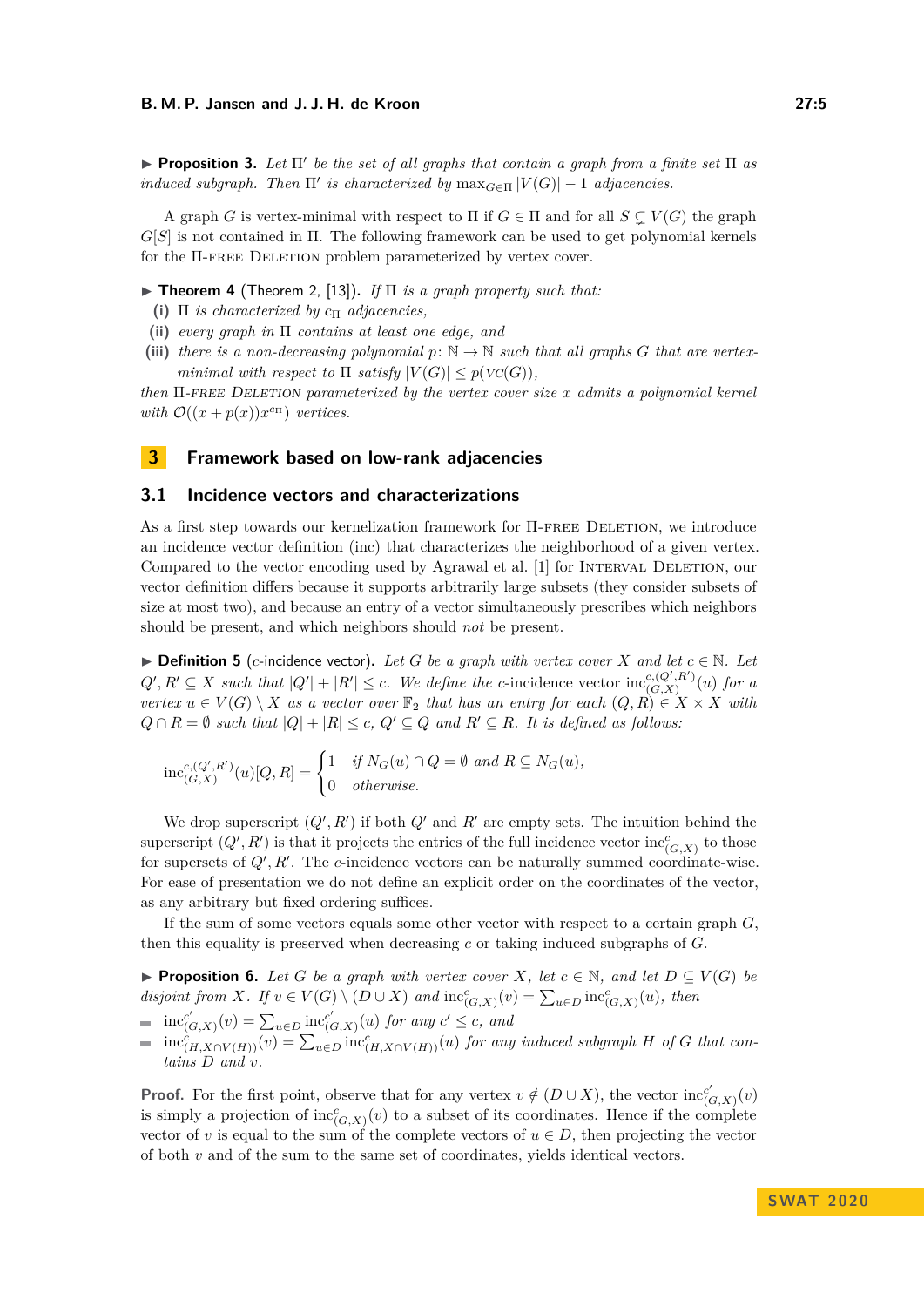## **27:6 Preprocessing Vertex-Deletion Problems**

For the second point, observe that since *X* is a vertex cover of *G*, we have  $N_G(v) \subseteq X$  for all  $v \in V(G) \setminus X$ . Moreover, if *H* is an induced subgraph of *G* containing *D* and *v*, then  $X_H :=$ *X* ∩ *V*(*H*) is a vertex cover of *H*. Hence for any *u* ∈ *V*(*H*)  $\setminus$  *X<sub>H</sub>* the *c*-incidence vector  $inc<sup>c</sup>(H,X\cap V(H))(u)$  is well-defined. If *Q, R* are disjoint sets for which  $inc<sup>c</sup>(H,X\cap V(H))(u)[Q,R]$  is defined, then  $Q, R \subseteq X_H$ , so the adjacencies between *u* and  $Q \cup R$  in the induced subgraph *H* are identical to those in *G*, which implies  $\text{inc}_{(G,X)}^c(u)[Q,R] = \text{inc}_{(H,X \cap V(H))}^c(u)[Q,R]$ . Hence when we replace a *c*-incidence vector with subscript  $(G, X)$  by a vector with subscript  $(H, X \cap V(H))$ , we essentially project the vector to a subset of its coordinates without changing any values. For the same reason as above, this preserves the fact that the vectors of  $D$  sum to that of  $v$ .

We are ready to introduce the main definition, namely characterization of a graph property Π by rank-*c* adjacencies for some *c* ∈ N. In our framework, this replaces characterization by *c* adjacencies in the framework of Fomin et al. [\[13\]](#page-13-0) (Theorem [4\)](#page-4-1).

 $\triangleright$  **Definition 7** (rank-*c* adjacencies). Let  $c \in \mathbb{N}$  be a natural number. Graph property  $\Pi$  is *characterized by rank-c adjacencies if the following holds. For each graph H, for each vertex cover X of H, for each set*  $D \subseteq V(H) \setminus X$ *, for each*  $v \in V(H) \setminus (D \cup X)$ *, if* 

 $H - D \in \Pi$ *, and* 

 $inc_{(H,X)}^c(v) = \sum_{u \in D} inc_{(H,X)}^c(u)$  *when evaluated over*  $\mathbb{F}_2$ *,* 

*then there exists*  $D' \subseteq D$  *such that*  $H - v - (D \setminus D') \in \Pi$ . If there always exists such set  $D'$ *of size 1, then we say* Π *is characterized by rank-c adjacencies with* singleton replacements*.*

Intuitively, the definition demands that if we have a set *D* such that  $H - D \in \Pi$ , and the *c*-incidence vectors of *D* sum to the vector of some vertex *v* over  $\mathbb{F}_2$ , then there exists  $D' \subseteq D$ such that removing *v* from  $H - D$  and adding back  $D'$  results in a graph that is still contained in Π. For example, in Section [4.1](#page-8-1) we show that the graph property "containing an odd hole or odd-anti-hole" is characterized by rank-4 adjacencies. Using our framework, this leads to a polynomial kernel for Perfect Deletion parameterized by vertex cover. Other examples of graph properties which are characterized by a rank-*c* adjacencies for some  $c \in \mathcal{O}(1)$  include "containing a cycle" and "being wheel-free". On the other hand, we will show in Theorem [25](#page-11-0) that the property "containing an induced wheel whose size is 3 or at least 5" cannot be characterized by rank-*c* adjacencies for any finite *c*.

## **3.2 A generic kernelization**

Our kernelization framework for Π-free Deletion relies on a single reduction rule presented in Algorithm [1.](#page-6-0) It assigns an incidence vector to every vertex outside the vertex cover and uses linear algebra to select vertices to store in the kernel. Let us therefore recall the relevant algebraic background. A *basis* of a set *S* of *d*-dimensional vectors over a field  $\mathbb{F}$  is a minimum-size subset  $B \subseteq S$  such that all  $\mathbf{v} \in S$  can be expressed as linear combinations of elements of *B*, i.e.,  $\mathbf{v} = \sum_{\mathbf{u} \in B} \alpha_{\mathbf{u}} \cdot \mathbf{u}$  for a suitable choice of coefficients  $\alpha_{\mathbf{u}} \in \mathbb{F}$ . When working over the field  $\mathbb{F}_2$ , the only possible coefficients are 0 and 1, which gives a basis *B* of *S* the stronger property that any vector **v**  $\in$  *S* can be written as  $\sum_{\mathbf{u}\in B'} \mathbf{u}$ , where  $B' \subseteq B$ consists of those vectors which get a coefficient of 1 in the linear combination.

Our reduction algorithm repeatedly computes a basis of the incidence vectors of the remaining set of vertices, and stores the vertices corresponding to the basis in the kernel.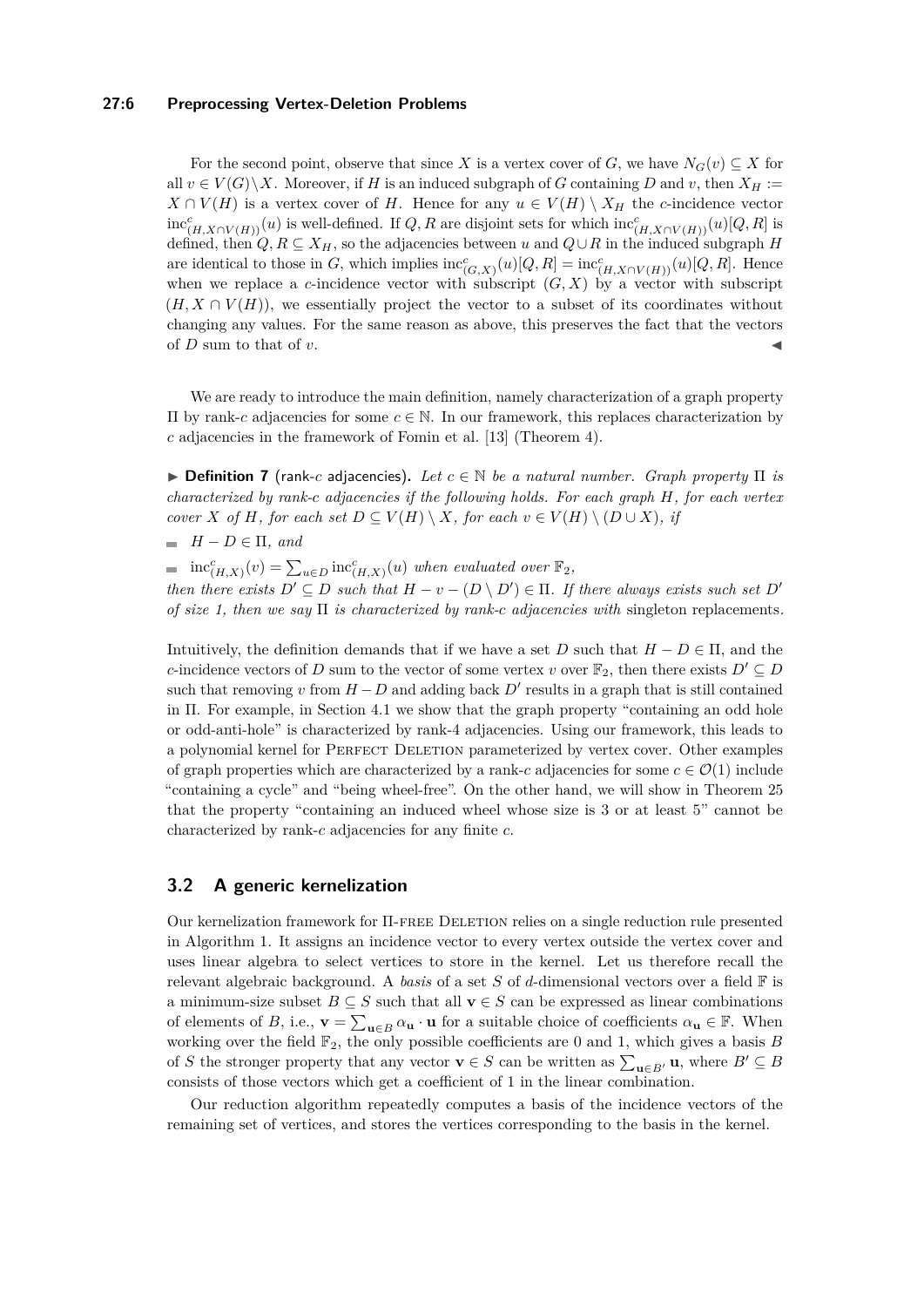<span id="page-6-4"></span><span id="page-6-0"></span>**Algorithm 1** Reduce (Graph *G*, vertex cover *X* of *G*,  $\ell \in \mathbb{N}$ ,  $c \in \mathbb{N}$ ). 1: Let  $Y_1 := V(G) \setminus X$ 2: **for**  $i \leftarrow 1$  to  $\ell$  **do** 3: Let  $V_i = \{\text{inc}_{(G,X)}^c(y) \mid y \in Y_i\}$  and compute a basis  $B_i$  of  $V_i$  over  $\mathbb{F}_2$ . 4: For each  $\mathbf{v} \in \mathcal{B}_i$ , choose a unique vertex  $y_\mathbf{v} \in Y_i$  such that  $\mathbf{v} = \text{inc}_{(G,X)}^c(y_\mathbf{v})$ . 5: Let  $A_i := \{y_{\mathbf{v}} \mid \mathbf{v} \in B_i\}$  and  $Y_{i+1} = Y_i \setminus A_i$ . 6: **end for** 7: **return**  $G[X \cup \bigcup_{i=1}^{\ell} A_i]$ 

<span id="page-6-2"></span>**Proposition 8.** For a fixed  $c \in \mathbb{N}$ , Algorithm [1](#page-6-0) runs in polynomial time in terms of  $\ell$  and *the size of the graph, and returns a graph on*  $\mathcal{O}(|X| + \ell \cdot |X|^c)$  vertices.

**Proof.** Observe that for each *i*, the vectors in  $V_i$  have at most  $2^c \cdot |{X \choose \leq c}| = \mathcal{O}(|X|^c)$  entries and therefore the rank of the vector space is  $\mathcal{O}(|X|^c)$ . Hence each computed basis contains  $\mathcal{O}(|X|^c)$  vectors. For constant *c*, this means that each basis can be computed in polynomial time using Gaussian elimination. The remaining operations can be done in polynomial time in terms of  $\ell$  and the size of the graph. Since  $|A_i| \in \mathcal{O}(|X|^c)$  for each  $i \in [\ell]$ , the resulting graph has  $\mathcal{O}(|X| + \ell \cdot |X|^c)$  vertices.

<span id="page-6-5"></span> $\blacktriangleright$  **Theorem 9.** *If*  $\Pi$  *is a graph property such that:* 

- **(i)** Π *is characterized by rank-c adjacencies,*
- <span id="page-6-1"></span>**(ii)** *every graph in* Π *contains at least one edge, and*
- <span id="page-6-3"></span>(iii) *there is a non-decreasing polynomial*  $p : \mathbb{N} \to \mathbb{N}$  *such that all graphs G that are vertex-minimal with respect to*  $\Pi$  *satisfy*  $|V(G)| \leq p(V(C))$ *,*

*then* Π-free Deletion *parameterized by the the vertex cover size x admits a polynomial kernel on*  $\mathcal{O}((x+p(x)) \cdot x^c)$  *vertices.* 

**Proof.** Consider an instance  $(G, X, k)$  of  $\Pi$ -FREE DELETION. Note that if  $k \geq |X|$ , then we can delete the entire vertex cover to get an edgeless graph, which is Π-free by [\(ii\)](#page-6-1), and therefore we may output a constant size yes-instance as the kernel. If  $k < |X|$ , let G' be the graph obtained by the procedure  $\text{REDUE}(G, X, \ell := k + 1 + p(|X|), c)$ . By Proposition [8](#page-6-2) this can be done in polynomial time and the resulting graph contains  $\mathcal{O}((|X| + p(|X|)) \cdot |X|^c)$ vertices. All that is left to show is that the instance  $(G', X, k)$  is equivalent to the original instance. Since  $G'$  is an induced subgraph of  $G$ , it follows that if  $(G, X, k)$  is a YES-instance, then so is  $(G', X, k)$ . In the other direction, suppose that  $(G', X, k)$  is a YES-instance with solution *S*. We show that *S* also is a solution for the original instance.

For the sake of contradiction assume that this is not the case. Then the graph *G* − *S* contains an induced subgraph that belongs to Π. Let *P* be a minimal set of vertices of *G* − *S* for which  $G[P] \in \Pi$  and that minimizes  $|P \setminus V(G')|$ . Since *S* is a solution for  $(G', X, k)$ , it follows that there exists a vertex  $v \in P \setminus V(G')$ . Moreover we have that  $v \notin X$ , since the graph *G*<sup> $\prime$ </sup> returned by Algorithm [1](#page-6-0) contains all vertices of *X*. The set  $P \cap X$  is a vertex cover for *G*[*P*], therefore by property [\(iii\)](#page-6-3) we have that  $|P| \leq p(\text{VC}(G[P])) \leq p(|X|)$ . Since the vertex sets  $A_1, \ldots, A_\ell$  computed in the REDUCE operation are disjoint, and since  $|S| \leq k$ , it follows that there exists an  $i \in [k+1+p(|X|)]$  such that the set of vertices  $A_i$  corresponding to basis  $B_i$  is disjoint from both  $S$  and  $P$ .

As  $v \notin V(G')$  implies  $v \notin \bigcup_{i=1}^{\ell} A_i$ , in each iteration of line [3](#page-6-4) the vectors of the computed vertex set  $A_i$  span the vector of *v*. Hence, since we work over  $\mathbb{F}_2$ , there exists  $D \subseteq A_i \subseteq V(G')$ such that  $\text{inc}_{(G,X)}^c(v) = \sum_{u \in D} \text{inc}_{(G,X)}^c(u)$ . Consider the graph  $H := G[P \cup D]$ . Since *H* is an induced subgraph that includes  $D$  and  $D$  is disjoint from  $X$ , by Proposition [6](#page-4-2) it follows that  $\text{inc}_{(H,X\cap V(H))}^c(v) = \sum_{u\in D} \text{inc}_{(H,X\cap V(H))}^c(u)$ . Moreover  $H - D \in \Pi$  as  $H - D = G[P]$ .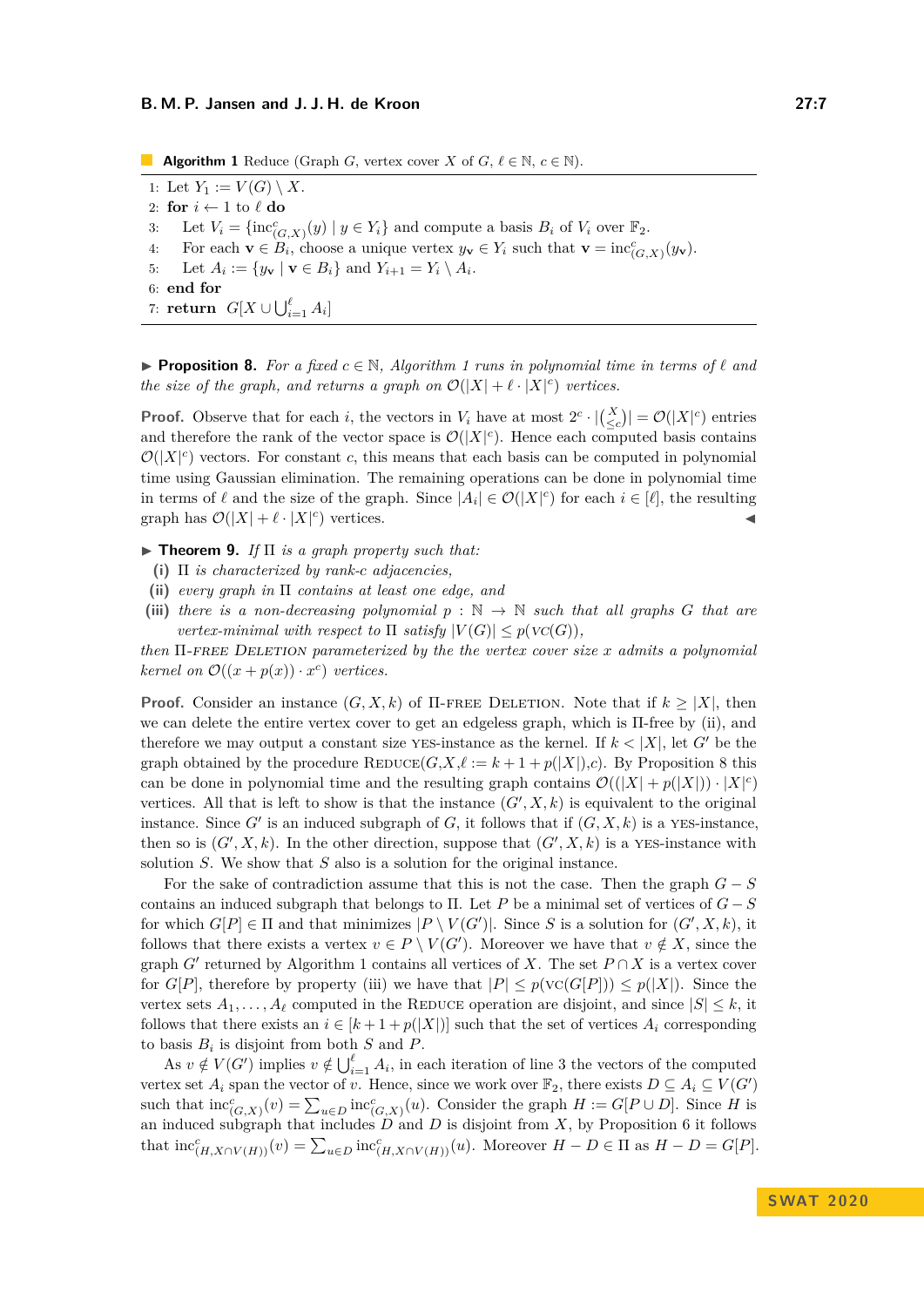### **27:8 Preprocessing Vertex-Deletion Problems**

By the definition of rank-*c* adjacencies it follows that there exists  $D' \subseteq D$  such that  $P' = H - v - (D \setminus D') \in \Pi$ . But since  $|P' \setminus V(G')| < |P \setminus V(G')|$ , this contradicts the minimality of  $P$ . Therefore  $S$  must be a solution for the original instance.

# **3.3 Properties of low-rank adjacencies**

In this section we present several technical lemmata dealing with low-rank adjacencies. These will be useful when applying the framework to various graph properties. The next lemma shows that if  $\Pi$  is characterized by low-rank adjacencies with singleton replacements, then the edge-complement graphs are as well.

<span id="page-7-2"></span>I **Lemma 10.** *Let* Π *be a graph property that is characterized by rank-c adjacencies with singleton replacements. Let*  $\overline{\Pi}$  *be the graph property such that*  $G \in \Pi$  *if and only if*  $\overline{G} \in \overline{\Pi}$ *. Then* Π *is characterized by rank-c adjacencies with singleton replacements.*

**Proof.** Let *H* be a graph with vertex cover *X*. Let  $D \subseteq V(H) \setminus X$  be a set such that  $H-D \in \overline{\Pi}$ . Consider some vertex  $v \in V(H) \setminus (D \cup X)$  such that  $\text{inc}_{(H,X)}^c(v) = \sum_{u \in D} \text{inc}_{(H,X)}^c(u)$ . Let *X*<sup> $′$ </sup> = *V*(*H*) \ (*D* ∪ {*v*}).

<span id="page-7-0"></span> $\triangleright$  Claim 11. We have  $\text{inc}_{(H,X')}^c(v) = \sum_{u \in D} \text{inc}_{(H,X')}^c(u)$ .

Proof. Since vertices outside *X* are independent, neither *v* nor any vertex in *D* is adjacent to any vertex in  $X' \setminus X$ . So for any disjoint  $Q, R \subseteq X'$  with  $R \cap (X' \setminus X) \neq \emptyset$  we have  $\text{inc}_{(H,X')}^c(v)[Q,R] = \text{inc}_{(H,X')}^c(u)[Q,R] = 0$  for all  $u \in D$  by definition, while for  $R \cap$  $(X' \setminus X) = ∅$  we have  $\text{inc}_{(H,X')}^c(u)[Q,R] = \text{inc}_{(H,X)}^c(u)[Q \cap X,R]$  for any  $u \in D \cup \{v\}.$  <

Let  $H'$  be obtained from  $H$  by (1) taking the edge complement, and then (2) turning  $H'[D \cup \{v\}]$  back into an independent set (the complement made it a clique). Note that *X*<sup>0</sup> is a vertex cover of  $H'$ .

 $\triangleright$  Claim 12. We have  $\text{inc}_{(H',X')}^c(v) = \sum_{u \in D} \text{inc}_{(H',X')}^c(u)$ .

Proof. Immediate from Claim [11](#page-7-0) since  $\text{inc}_{(H',X')}^c(u)[Q,R] = \text{inc}_{(H,X')}^c(u)[R,Q]$  for all  $u \in$  $D \cup \{v\}.$ 

Observe that  $H'-D$  is the edge-complement of  $H-D$ , so  $H'-D \in \Pi$ . Together with the previous claim, since Π is characterized by rank-*c* adjacencies with singleton replacements, it follows that there exists  $v' \in D$  such that  $G' := H' - v - (D \setminus \{v'\}) \in \Pi$ . Since  $G'$  contains only a single vertex of  $\{v\} \cup D$ , none of its edges were edited during step (2) above, so that  $G := H - v - (D \setminus \{v'\})$  is the edge-complement of  $G'$ , implying  $G \in \overline{\Pi}$ . This shows that  $\overline{\Pi}$  is characterized by rank-*c* adjacencies with singleton replacements.

Lemma [13](#page-7-1) proves closure under taking the union of two characterized properties.

<span id="page-7-1"></span> $\blacktriangleright$  **Lemma 13.** *Let* Π *and* Π' *be graph properties characterized by rank-c<sub>Π</sub> <i>and rank-c<sub>Π'</sub> adjacencies (with singleton replacements), respectively. Then the property*  $\Pi \cup \Pi'$  *is characterized by rank*-max $(c_{\Pi}, c_{\Pi'})$  *adjacencies (with singleton replacements).* 

**Proof.** Consider a graph *H* with vertex cover *X* and set  $D \subseteq V(H) \setminus X$  such that  $H D \in \Pi \cup \Pi'$ . Let  $v \in V(H) \setminus (D \cup X)$  be some vertex such that  $\text{inc}_{(H,X)}^{\text{max}(c_{\Pi},c_{\Pi'})}(v)$  $\sum_{u\in D}$  inc $_{(H,X)}^{\max(c_H,c_{\Pi'})}(u)$ . By Proposition [6,](#page-4-2) we have  $\text{inc}_{(H,X)}^{\text{cn}}(v) = \sum_{u\in D} \text{inc}_{(H,X)}^{\text{cn}}(u)$ . If  $H - D \in \Pi$ , then there exists  $D' \subseteq D$  such that  $H - v - (D \setminus D') \in \Pi$  and hence,  $H - v - (D \setminus D') \in \Pi \cup \Pi'$  (in case of singleton replacements, *D'* is replaced by  $\{v'\}$  for some  $v' \in D$ ). The case  $H - D \in \Pi'$  is symmetric.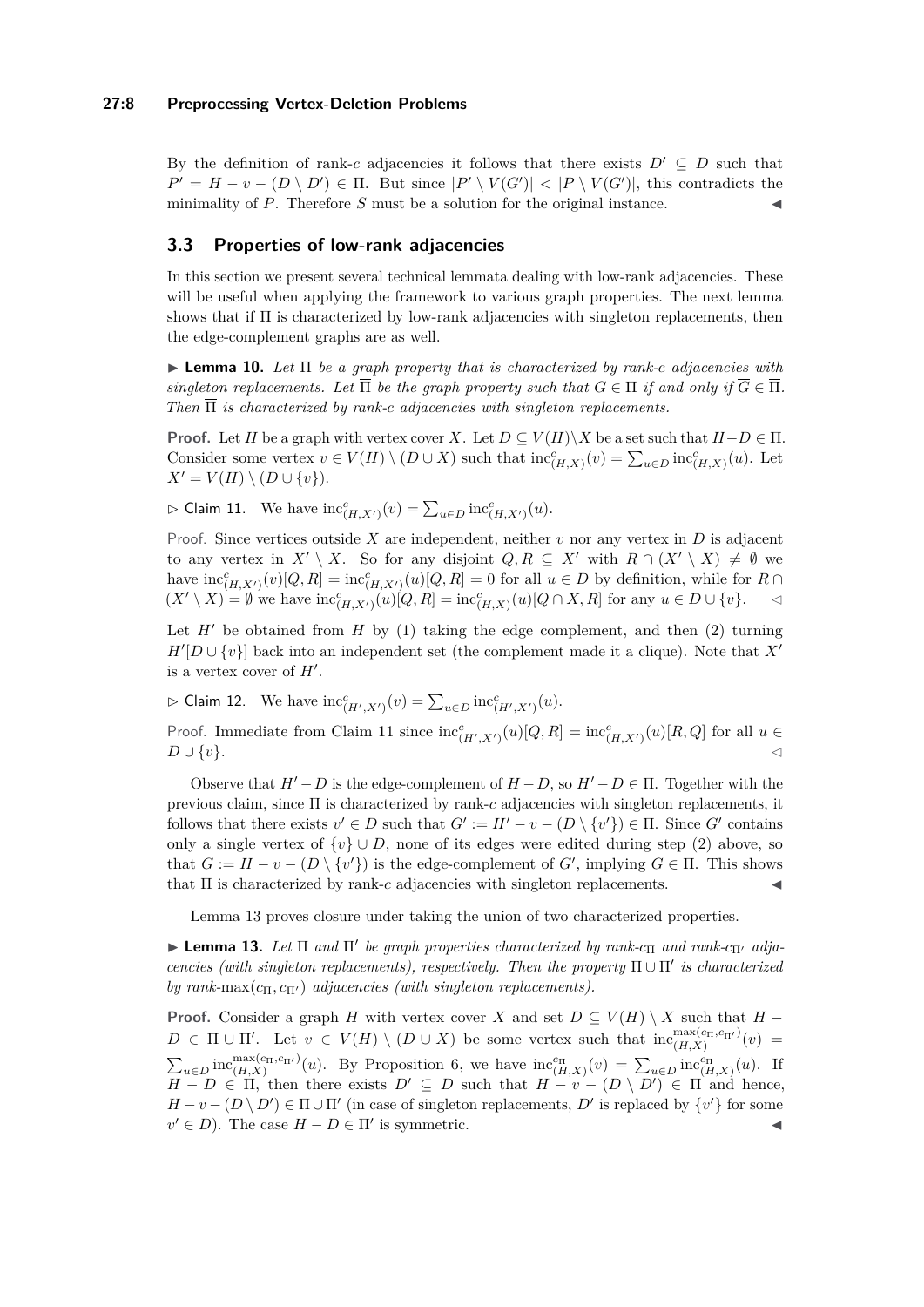While the *intersection* of two graph properties which are characterized by a *finite number* of adjacencies is again characterized by a finite number of adjacencies [\[13,](#page-13-0) Proposition 4], the same does not hold for low-rank adjacencies; there is no analog of Lemma [13](#page-7-1) for intersections.

In a graph *G*, we say that vertices *u* and *v share adjacencies* to a set *S*, if  $N_G(u) \cap S =$  $N_G(v) \cap S$ . The following lemma states that when we have a set *D* whose *c*-incidence vectors sum to the vector of  $v$ , then for any set  $S$  of size up to  $c$  there exists a nonempty subset  $D' \subseteq D$  whose members all share adjacencies with *v* to *S*.

<span id="page-8-2"></span>► **Lemma 14.** Let *G* be a graph with vertex cover *X*, let  $D ⊆ V(G)$  be disjoint from *X*, and *let*  $c \in \mathbb{N}$ *. Consider a vertex*  $v \in V(G) \setminus (D \cup X)$ *. If*  $inc_{(G,X)}^c(v) = \sum_{u \in D} inc_{(G,X)}^c(u)$ *, then for any set*  $S \subseteq V(G)$  *with*  $|S| \le c$  *there exists*  $D' \subseteq D$ *, such that:* 

 $|D'| \geq 1$  *is odd,* 

*each vertex*  $u \in D'$  *shares adjacencies with v to S, and* 

 $\operatorname{inc}_{(G,X)}^{c,(Q',R')}$  $\sum_{u \in D'} \text{inc}_{(G,X)}^{c,(Q',R')} (v) = \sum_{u \in D'} \text{inc}_{(G,X)}^{c,(Q',R')}$  $c,(Q',R')(u)$ , where  $Q' = (S \setminus N_G(v)) \cap X$  and  $R' = S \cap N_G(v)$ .

**Proof.** For any vertex  $d \in D$  that does not share adjacencies with *v* to *S*, the vector  $\operatorname{inc}_{(G,X)}^{c,(Q',R')}$  $\binom{c,(Q',R')}{(G,X)}(d)$  is the vector containing only zeros. Let  $D' \subseteq D$  be the set of vertices that do share adjacencies with *v* to *S*. Clearly  $\operatorname{inc}_{(G,X)}^{c,(Q',R')}$  $\sum_{u \in D'} \text{inc}_{(G,X)}^{c,(Q',R')}(v) = \sum_{u \in D'} \text{inc}_{(G,X)}^{c,(Q',R')}$  $\iota_{(G,X)}^{c,(Q',R^-)}(u)$ , as removing all-zero vectors does not change the sum. Since  $\operatorname{inc}_{G(X)}^{c,(Q',R')}$  $\frac{c,(Q',R')}{(G,X)}(v)[Q',R'] = 1$  and  $\operatorname{inc}_{(G,X)}^{c,(Q',R')}$  $\binom{c,(Q',R')}{(G,X)}(u)[Q',R'] = 1$  for all  $u \in D', |D'| \ge 1$  must be odd.

Our framework adapts Theorem [4](#page-4-1) by replacing characterization by *c* adjacencies by rank-*c* adjacencies. From the following statement we can conclude that our framework extends Theorem [4.](#page-4-1)

<span id="page-8-3"></span>I **Lemma 15.** *A graph property* Π *characterized by c adjacencies is also characterized by rank-c adjacencies with singleton replacements.*

**Proof.** Let Π be a graph property characterized by *c* adjacencies. We show that Π is characterized by rank-*c* adjacencies. Let *G* be a graph with vertex cover *X* and  $D \subseteq$ *V*(*G*) \ *X* be a set such that *G* − *D* ∈ Π. Let *v* ∈ *V*(*G*) \ (*D* ∪ *X*) be a vertex such that  $inc_{(G,X)}^{c}(v) = \sum_{u \in D} inc_{(G,X)}^{c}(u).$ 

Since Π is characterized by *c* adjacencies, there exists a set *B* of size at most *c* such that all graphs obtained by changing adjacencies between *v* and  $V(G) \setminus B$  are also contained in Π. By Lemma [14](#page-8-2) there exists  $w \in D$  that shares adjacencies with *v* to *B*. Now consider the graph  $G - v - (D \setminus \{w\})$ . This graph is isomorphic to  $G - D$  where *w* is matched to *v* and the adjacencies between *v* and  $V(G) \setminus B$  are changed. But then by the definition of characterization by *c* adjacencies it follows that  $G - v - (D \setminus \{w\}) \in \Pi$ .

## <span id="page-8-0"></span>**4 Using the framework**

In this section we give some results using our framework, which are listed in Table [1.](#page-2-0) We give polynomial kernels for PERFECT DELETION, AT-FREE DELETION, INTERVAL DELETION, Even-hole-free Deletion, and Wheel-free Deletion parameterized by vertex cover.

## <span id="page-8-1"></span>**4.1 Perfect Deletion**

Let  $\Pi_P$  be the set of graphs that contain an odd hole or an odd anti-hole. The  $\Pi_P$ -FREE DELETION problem is known as the PERFECT DELETION problem. It was mentioned as an open question by Fomin et al. [\[13\]](#page-13-0), since one can show that Π*<sup>P</sup>* is not characterized by a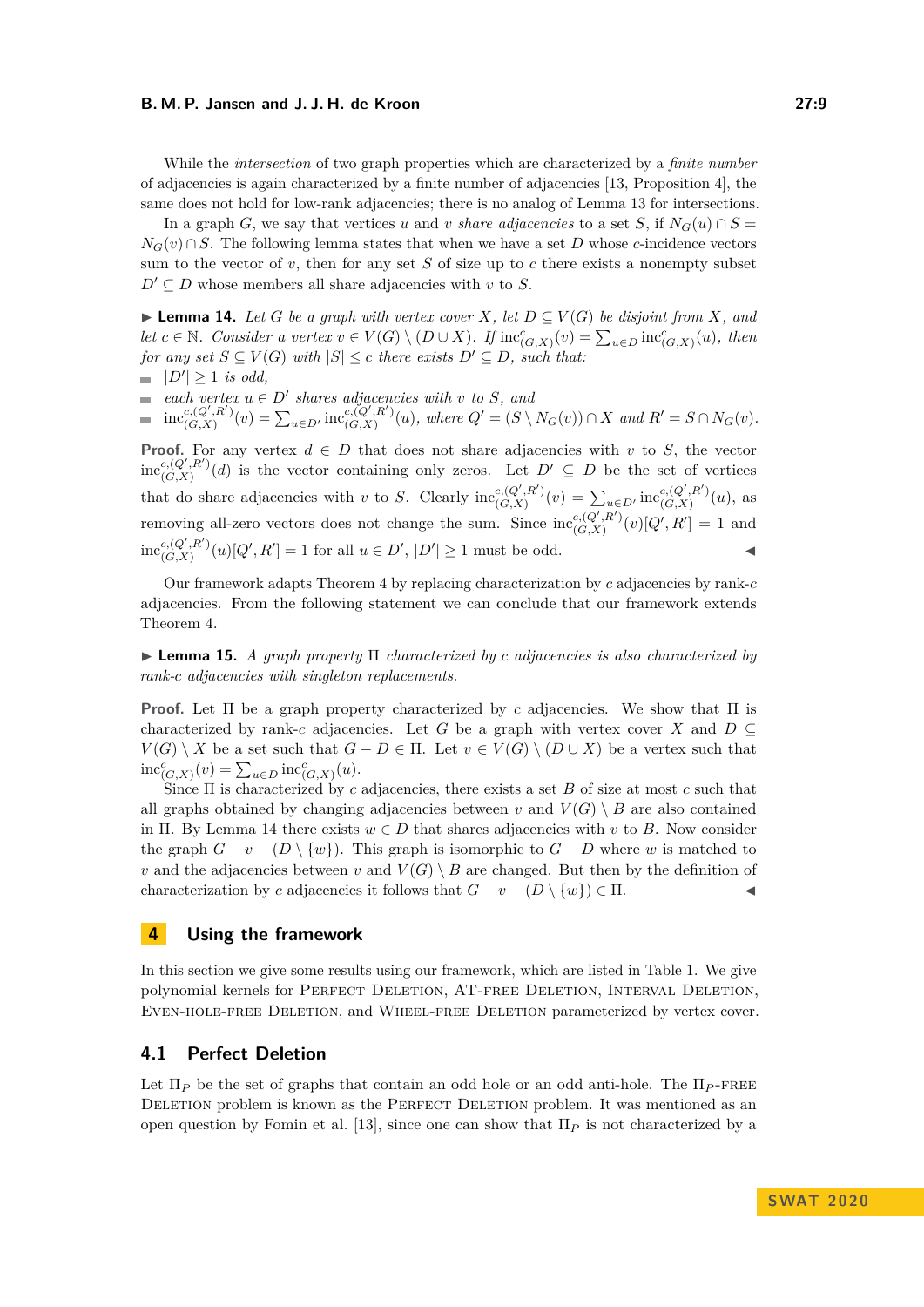#### **27:10 Preprocessing Vertex-Deletion Problems**

finite number of adjacencies. In this section we show that Π*<sup>P</sup>* is characterized by rank-4 adjacencies with singleton replacements. Following this result, we show that it admits a polynomial kernel using Theorem [9.](#page-6-5) First, we give a lemma that will be helpful in the proof later on. We say that a vertex *sees an edge* if it is adjacent to both of its endpoints.

<span id="page-9-0"></span>► **Lemma 16.** *Let G be a graph,*  $P = (v_1, ..., v_n)$  *where*  $n ≥ 4$  *is even be an induced path in G, and let y be a vertex not on P that is adjacent to both endpoints of P and sees an even number of edges of P. Then*  $G[V(P) \cup \{y\}]$  *contains an odd hole as induced subgraph.* 

**Proof.** We prove the claim by induction on *n*. Consider the case that  $n = 4$ . If *y* would be adjacent to exactly one of  $v_2$  or  $v_3$ , then *y* would see a single edge  $\{v_1, v_2\}$  or  $\{v_3, v_4\}$ respectively. If *y* would be adjacent to both  $v_2$  and  $v_3$ , then *y* would see all three edges of *P*. Since *y* sees an even number of edges of *P*, it follows that *y* is only adjacent to  $v_1$  and  $v_4$ . Then  $G[V(P) \cup \{y\}]$  induces an odd hole.

In the remaining case we assume that the claim holds for  $n' < n$ , where  $n \geq 6$  and both *n'* and *n* are even. Suppose that *y* sees both edges  $\{v_1, v_2\}$  and  $\{v_{n-1}, v_n\}$ , then  $P' = (v_2, ..., v_{n-1})$  is an induced path on an even number of vertices such that *y* is adjacent to both of its endpoints and  $y$  sees an even number edges in  $P'$ . By the induction hypothesis  $G[V(P') \cup \{y\}]$  contains an odd hole, therefore  $G[V(P) \cup \{y\}]$  contains an odd hole as well. If *y* does not see both  $\{v_1, v_2\}$  and  $\{v_{n-1}, v_n\}$ , then assume without loss of generality that *y* does not see the last edge  $\{v_{n-1}, v_n\}$ . Let  $v_j$  for  $1 \leq j \leq n-1$  be the largest index before *n* for which *y* is adjacent to  $v_j$ . If *j* is odd, then  $G[\{v_j, ..., v_n, y\}]$  induces an odd hole. Otherwise  $P' = (v_1, ..., v_j)$  is an induced path on an even number of vertices, *y* is adjacent to both of its endpoints, and  $y$  sees an even number of edges in  $P'$ ; hence the induction hypothesis applies. In all cases we get that  $G[V(P) \cup \{y\}]$  contains an odd hole.

Before we show the proof that  $\Pi_P$  is characterized by rank-4 adjacencies with singleton replacements, we give some intuition for the replacement argument. Suppose we want to replace a vertex *v* of some odd hole, and we have a set *D* where each vertex in *D* is adjacent to both neighbors of *v* in the hole. Furthermore, the 4-incidence vectors of *D* sum to the vector of *v*. Then there must exist some vertex in *D* that sees an even number of edges of the induced path between the neighbors of *v*. This together with Lemma [16](#page-9-0) would result in a graph that contains an odd hole. Figure [1](#page-10-0) adds to this intuition.

Let  $\Pi_{OH}$  be the set of graphs that contain an odd hole. We show that  $\Pi_{OH}$  is characterized by rank-4 adjacencies with singleton replacements.

#### <span id="page-9-1"></span>I **Theorem 17.** Π*OH is characterized by rank-*4 *adjacencies with singleton replacements.*

**Proof.** Consider some graph *H* with vertex cover *X* and let  $D \subseteq V(H) \setminus X$  such that  $H - D \in \Pi_{OH}$ . Let *v* be an arbitrary vertex in  $V(H) \setminus (D \cup X)$  such that  $\text{inc}_{(H,X)}^4(v) =$  $\sum_{u \in D} \text{inc}_{(H,X)}^4(u)$ . We show that  $H - v - (D \setminus \{v'\}) \in \Pi_{OH}$  for some  $v' \in D$ .

Let *C* be an odd hole in  $H - D$ . If  $v \notin V(C)$ , then for every  $v' \in D$  we have  $H - v (D \setminus \{v'\}) \in \Pi_{OH}$ . So suppose that  $v \in C$ . Let  $C = (v, p, v_1, ..., v_{n-3}, q)$ , where  $|V(C)| = n$ . Consider the induced path  $P = (p, v_1, ..., v_{n-3}, q)$ . We have that *v* is adjacent to *p* and *q*. Let  $D' \subseteq D$  be a set that shares adjacencies with *v* to  $\{p,q\}$  such that  $|D'| \geq 1$  is odd and  $inc_{(H,X)}^{4,(\emptyset,\{p,q\})}(v) = \sum_{u \in D'} inc_{(H,X)}^{4,(\emptyset,\{p,q\})}(u)$ . Such set exists by Lemma [14.](#page-8-2) Since *C* is an odd hole,  $|V(P)|$  is even. Hence by Lemma [16,](#page-9-0)  $G[V(P) \cup \{u\}]$  contains an odd hole if there exists some  $u \in D'$  that sees an even number of edges of *P*. Suppose for the sake of contradiction that every vertex in  $D'$  sees an odd number of edges of  $P$ . Let  $E_u$  be the set of edges in *P* that are seen by  $u \in D'$ . Then  $\sum_{u \in D'} |E_u|$  is odd as it is a sum of an odd number of odd numbers. Let  $D'_{\{u,w\}} \subseteq D'$  be the set of vertices that see edge  $\{u,w\} \in E(P)$ . In order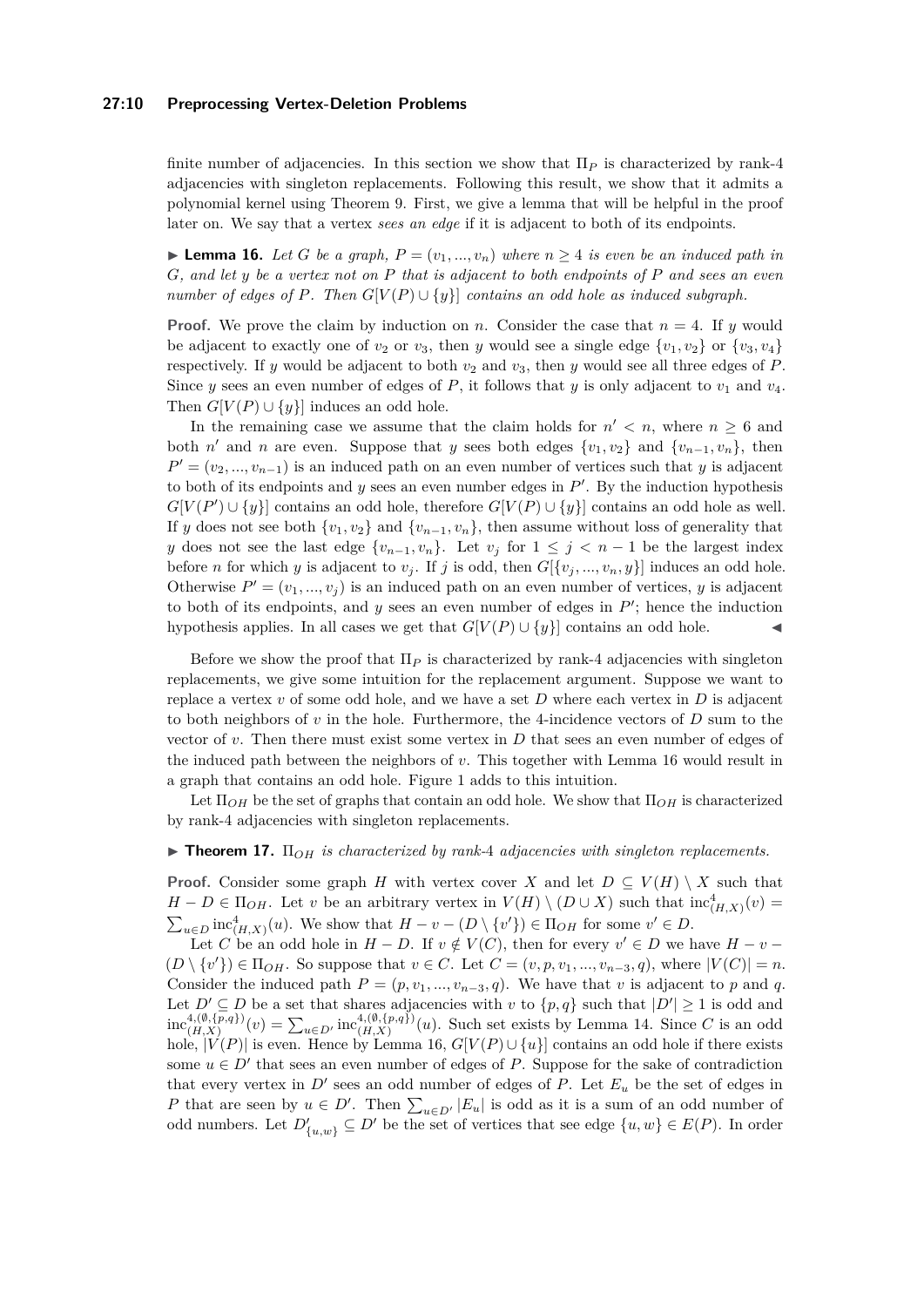<span id="page-10-0"></span>

**Figure 1** Graph *G* with vertex cover  $X = \{p, q, v_1, \ldots, v_4\}$ , containing an odd hole  $H =$  $\{v, p, v_1, ..., v_4, q\}$ , such that  $\text{inc}_{(G,X)}^{4,(\emptyset,\{p,q\})}(v) = \sum_{i=1}^{7} \text{inc}_{(G,X)}^{4,(\emptyset,\{p,q\})}(y_i)$ . All edges  $\{p, y_i\}$  and  $\{q, y_i\}$ for  $i \in [7]$  exist, but not all are drawn. The table shows entries of the vectors  $\text{inc}_{(G,X)}^{4,(0,\{p,q\})}(u \notin X)$ . Vertex  $y_2$  sees an even number of edges  $(\{p, v_1\} \text{ and } \{v_4, q\})$ , and  $(v_1, ..., v_4, y_2)$  is an odd hole.

to satisfy  $\sum_{u \in D'} \text{inc}^{(\emptyset, \{p,q\})}(u)[\emptyset, \{p,q,u,w\}] = \text{inc}^{(\emptyset, \{p,q\})}(v)[\emptyset, \{p,q,u,w\}] = 0$  over  $\mathbb{F}_2$ , for  $\{u, w\} \in E(P)$ , we require  $|D'_{\{u,w\}}|$  to be even. But then  $\sum_{e \in E(P)} |D'_e| = \sum_{u \in D'} |E_u|$  would also need to be an even number. This contradicts the fact that  $\sum_{u \in D'} |E_u|$  is odd. Therefore there must exist some  $u \in D'$  that sees an even number of edges in *P*.

Let  $\Pi_{OAH}$  be the set of graphs that contain an odd anti-hole. Then  $\Pi_P = \Pi_{OH} \cup \Pi_{OAH}$ . From applications of Lemma [10](#page-7-2) and Lemma [13](#page-7-1) we get the following.

<span id="page-10-1"></span> $\triangleright$  **Corollary 18.** *Graph properties*  $\Pi_{OH}$ ,  $\Pi_{OAH}$ *, and*  $\Pi_{P}$  *are characterized by rank-4 adjacencies with singleton replacements.*

► **Theorem 19.** PERFECT DELETION parameterized by the size of a vertex cover admits a polynomial kernel on  $\mathcal{O}(|X|^5)$  vertices.

**Proof.** By Corollary [18](#page-10-1) we have that  $\Pi_P$  is characterized by rank-4 adjacencies with singleton replacements. Each graph in Π*<sup>P</sup>* contains at least one edge. For each odd hole or odd anti-hole *H*, we have  $|V(H)| \leq 2 \cdot \text{VC}(H)$ . Therefore by Theorem [9](#page-6-5) it follows that  $\Pi_{P}$ -FREE DELETION and hence PERFECT DELETION parameterized by vertex cover admits a polynomial kernel on  $\mathcal{O}(|X|^5)$  vertices.

A variation of Theorem [17](#page-9-1) presented in the full version [\[21\]](#page-13-14) shows that the set  $\Pi_{EH}$ of graphs containing an even hole are characterized by rank-3 adjacencies, which leads to a kernel for Even-hole-free Deletion parameterized by the size of a vertex cover of  $\mathcal{O}(|X|^4)$  vertices.

# <span id="page-10-3"></span>**4.2 AT-free Deletion**

In his dissertation, Köhler [\[22\]](#page-13-12) gives a forbidden subgraph characterization of graphs without asteroidal triples. This forbidden subgraph characterization consists of 15 small graphs on 6 or 7 vertices each, chordless cycles of length at least 6, and three infinite families often called asteroidal witnesses. Let Π*AT* be the set of graphs that contain an asteroidal triple. A technical case analysis leads to the following results.

<span id="page-10-2"></span>**Findmer 20 (** $\star$ **).**  $\Pi_{AT}$  *is characterized by rank-8 adjacencies with singleton replacements.*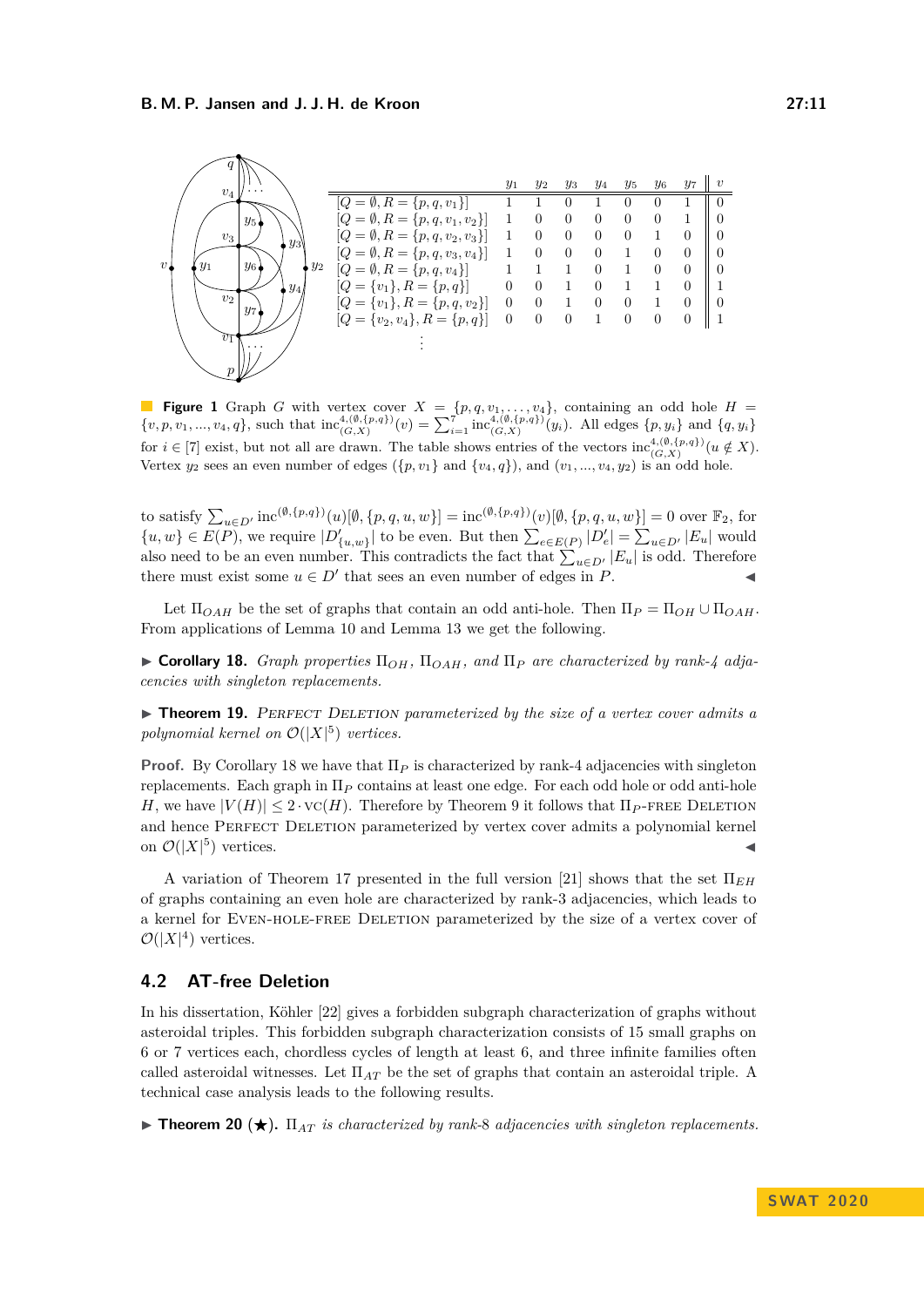#### **27:12 Preprocessing Vertex-Deletion Problems**

► **Theorem 21.** AT-FREE DELETION parameterized by the size of a vertex cover admits a polynomial kernel on  $\mathcal{O}(|X|^9)$  vertices.

**Proof.** Every graph in Π*AT* contains at least one edge. By Theorem [20](#page-10-2) it follows that Π*AT* is characterized by rank-8 adjacencies with singleton replacements. Each small graph has at most 7 vertices. For each cycle *C*, we have  $|V(C)| \leq 2 \cdot \text{VC}(C)$ . Finally each asteroidal witness consists of an induced path with 2 or 3 additional vertices, hence there exists  $c \in \mathbb{N}$  such that for  $G \in \Pi_{AT}$ ,  $|V(G)| \leq c \cdot \text{VC}(G)$ . Hence by Theorem [9,](#page-6-5) AT-FREE DELETION parameterized by the size of a vertex cover admits a polynomial kernel on  $\mathcal{O}(|X|^9)$  vertices.

# **4.3 Interval Deletion**

Interval Deletion does not fit in the framework of Fomin et al. [\[13\]](#page-13-0), since one can show that its forbidden subgraph characterization is not characterized by a finite number of adjacencies. It was shown to admit a polynomial kernel by Agrawal et al. [\[1\]](#page-12-2). We show that our framework captures this result. Consider the graph property  $\Pi_{IV} = \Pi_{AT} \cup \Pi_{C_{\geq 4}}$ , where  $\Pi_{AT}$  is the set of graphs that contain an asteroidal triple as in Section [4.2](#page-10-3) and  $\Pi_{C>4}$  is the set of graphs that contain an induced cycle of length at least 4. Making a graph Π*IV* -free makes it chordal and AT-free, therefore  $\Pi_{IV}$ -FREE DELETION corresponds to INTERVAL DELETION.

► **Theorem 22.** INTERVAL DELETION parameterized by the size of a vertex cover admits a polynomial kernel on  $\mathcal{O}(|X|^9)$  vertices.

**Proof.** Every graph in Π*IV* contains at least one edge. By Theorem [20,](#page-10-2) Π*AT* is characterized by rank-8 adjacencies. Furthermore, Π*<sup>C</sup>*≥<sup>4</sup> is characterized by 3 adjacencies as shown by Fomin et al. [\[13,](#page-13-0) Proposition 3], and therefore by Lemma [15](#page-8-3) also by rank-3 adjacencies. Therefore by Lemma [13,](#page-7-1) it follows that  $\Pi_{IV}$  is also characterized by rank-8 adjacencies. Each vertex minimal graph in  $\Pi_{C_{\geq 4}}$  is a cycle *C*, for which we have  $|V(C)| \leq 2 \cdot \text{VC}(C)$ . Recall that  $\Pi_{AT} = \Pi_S \cup \Pi_{C_{\geq 6}} \cup \Pi_{AW}$ . Each vertex minimal graph in  $\Pi_S$  contains at most 7 vertices. Finally each asteroidal witness consists of an induced path with 2 or 3 additional vertices, hence there exists  $c \in \mathbb{N}$  such that for  $G \in \Pi_{IV}$ ,  $|V(G)| \leq c \cdot \text{VC}(G)$ . Therefore by Theorem [9,](#page-6-5) Interval Deletion parameterized by the size of a vertex cover admits a polynomial kernel on  $\mathcal{O}(|X|^9)$  vertices.

# **4.4 (Almost) Wheel-free Deletion**

Let  $\Pi_{W_{>3}}$  be the set of graphs that contain a wheel of size at least 3 as induced subgraph. Then WHEEL-FREE DELETION corresponds to  $\Pi_{W>3}$ -FREE DELETION. We present a characterization by rank-4 adjacencies.

**Theorem 23 (** $\star$ **).**  $\Pi_{W_{\geq 3}}$  *is characterized by rank-4 adjacencies.* 

Every graph that contains a wheel contains at least one edge. For every wheel *Wn*, we have  $|V(W_n)| \leq 2 \cdot \text{VC}(W_n)$ . Therefore by Theorem [9](#page-6-5) we obtain:

▶ **Theorem 24.** WHEEL-FREE DELETION parameterized by the size of a vertex cover admits *a polynomial kernel on*  $\mathcal{O}(|X|^5)$  *vertices.* 

<span id="page-11-0"></span>It turns out that this good algorithmic behavior is very fragile. Let  $\Pi_{W_{\alpha\beta}}$  be the set of graphs that contain a wheel of size 3, or at least 5. Then  $\Pi_{W_{\neq 4}}$ -FREE DELETION corresponds to ALMOST WHEEL-FREE DELETION. While  $\Pi_{W>3}$  can be characterized by rank-4 adjacencies, the following shows that  $\Pi_{W_{\pm 4}}$  is not characterized by adjacencies of any finite rank, and therefore does not fall within the scope of our kernelization framework.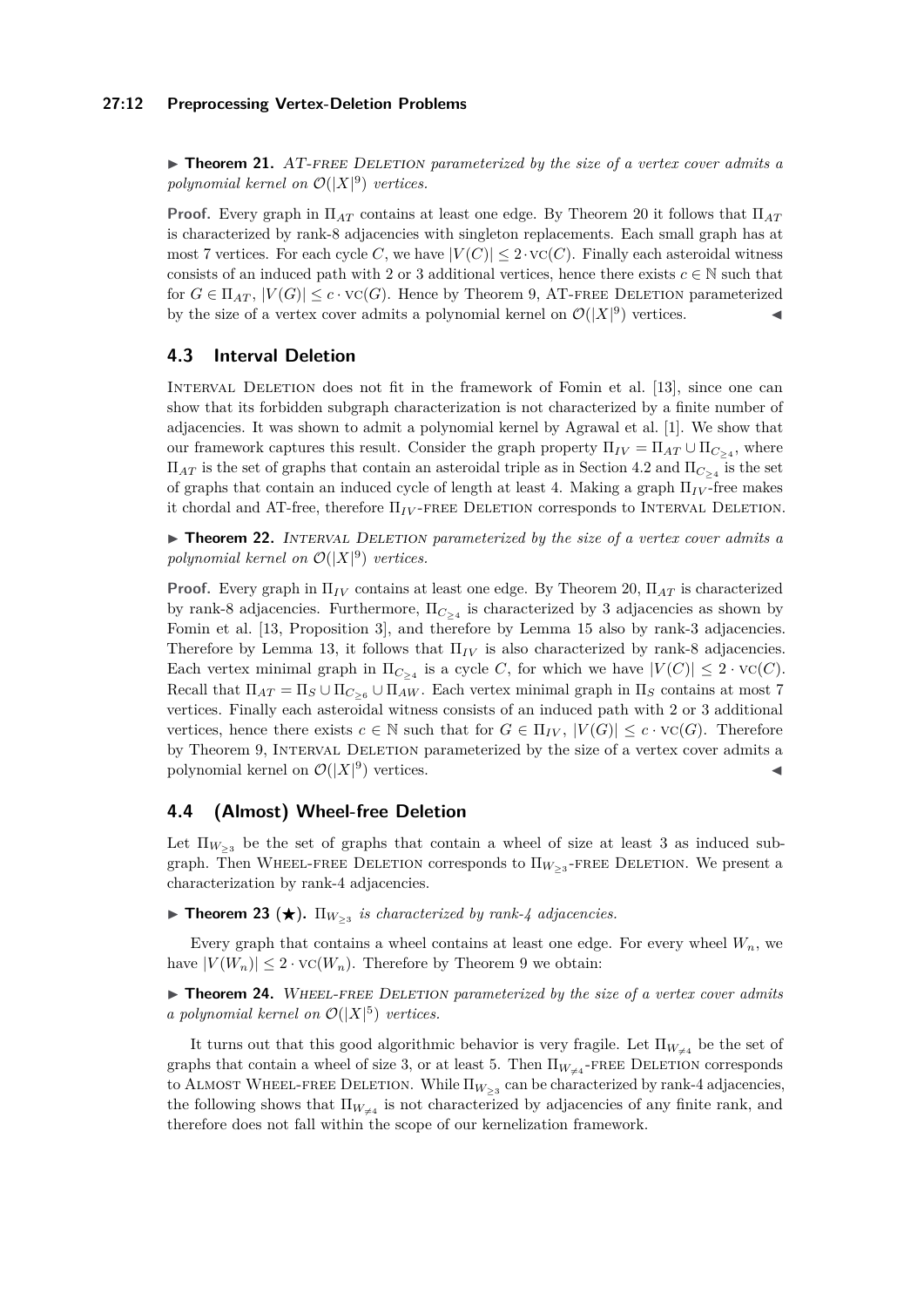**Find Theorem 25** ( $\star$ ).  $\Pi_{W_{\star4}}$  *is not characterized by rank-c adjacencies for any*  $c \in \mathbb{N}$ .

This is not a deficiency of our framework; we prove that the problem does not have any polynomial compression, and therefore no polynomial kernel, unless  $NP \subseteq \text{coNP}/\text{poly}$ .

▶ Theorem 26 (★). ALMOST WHEEL-FREE DELETION parameterized by vertex cover does *not admit a polynomial compression unless* coNP  $\subseteq$  NP/poly.

This suggests that the condition of being characterized by low-rank adjacencies is the right way to capture kernelization complexity.

# <span id="page-12-6"></span>**5 Conclusion**

We have presented a framework that can be used to obtain polynomial kernels for the  $\Pi$ -FREE DELETION problem parameterized by the size of a vertex cover, based on the novel concept of characterizations by low-rank adjacencies. Our framework significantly extends the scope of the earlier framework of Fomin et al. [\[13\]](#page-13-0). In addition to the examples given in Table [1,](#page-2-0) the framework can be applied to obtain kernels for a wide range of vertex-deletion problems. Using the fact that graph properties characterized by low-rank adjacencies are closed under taking a union (Lemma [13\)](#page-7-1), together with the characterizations by low-rank adjacencies developed here, and characterizations by few adjacencies by Fomin et al. [\[13,](#page-13-0) Table 1], we obtain the following.

 $\triangleright$  **Corollary 27.** Let F be a hereditary graph class defined by an arbitrary combination of *the following properties: being wheel-free, being odd-hole-free, being odd-anti-hole-free, being even-hole-free, being AT-free, being bipartite, being*  $C_{\geq c}$ -free for some fixed  $c \in \mathbb{N}$ , being *H-minor-free for some fixed graph H, being H-free for some fixed graph H containing at least one edge, and having a Hamiltonian cycle (respectively, path). Then the problem of testing whether an input graph*  $G$  *can be turned into a member of*  $F$  *by removing at most*  $k$ *vertices, has a polynomial kernel parameterized by vertex cover.*

It would be interesting to see whether the exponents given by Table [1](#page-2-0) are tight (cf. [\[15\]](#page-13-1)).

#### **References**

- <span id="page-12-2"></span>**1** Akanksha Agrawal, Pranabendu Misra, Saket Saurabh, and Meirav Zehavi. Interval vertex deletion admits a polynomial kernel. In *Proceedings of the 30th Annual ACM-SIAM Symposium on Discrete Algorithms*, SODA '19, pages 1711–1730, 2019. URL: [http://dl.acm.org/](http://dl.acm.org/citation.cfm?id=3310435.3310538) [citation.cfm?id=3310435.3310538](http://dl.acm.org/citation.cfm?id=3310435.3310538).
- <span id="page-12-0"></span>**2** Hans L. Bodlaender, Fedor V. Fomin, Daniel Lokshtanov, Eelko Penninkx, Saket Saurabh, and Dimitrios M. Thilikos. (Meta) Kernelization. *J. ACM*, 63(5):44:1–44:69, 2016. [doi:](http://dx.doi.org/10.1145/2973749) [10.1145/2973749](http://dx.doi.org/10.1145/2973749).
- <span id="page-12-1"></span>**3** H.L. Bodlaender, B.M.P. Jansen, and S. Kratsch. Kernelization lower bounds by crosscomposition. *SIAM Journal on Discrete Mathematics*, 28(1):277–305, 2014. [doi:10.1137/](http://dx.doi.org/10.1137/120880240) [120880240](http://dx.doi.org/10.1137/120880240).
- <span id="page-12-4"></span>**4** Marin Bougeret and Ignasi Sau. How much does a treedepth modulator help to obtain polynomial kernels beyond sparse graphs? *Algorithmica*, 81(10):4043–4068, 2019. [doi:](http://dx.doi.org/10.1007/s00453-018-0468-8) [10.1007/s00453-018-0468-8](http://dx.doi.org/10.1007/s00453-018-0468-8).
- <span id="page-12-5"></span>**5** A. Brandstädt, V. Le, and J. Spinrad. *Graph Classes: A Survey*. Society for Industrial and Applied Mathematics, 1999. [doi:10.1137/1.9780898719796](http://dx.doi.org/10.1137/1.9780898719796).
- <span id="page-12-3"></span>**6** Kevin Burrage, Vladimir Estivill-Castro, Michael R. Fellows, Michael A. Langston, Shev Mac, and Frances A. Rosamond. The undirected feedback vertex set problem has a  $poly(k)$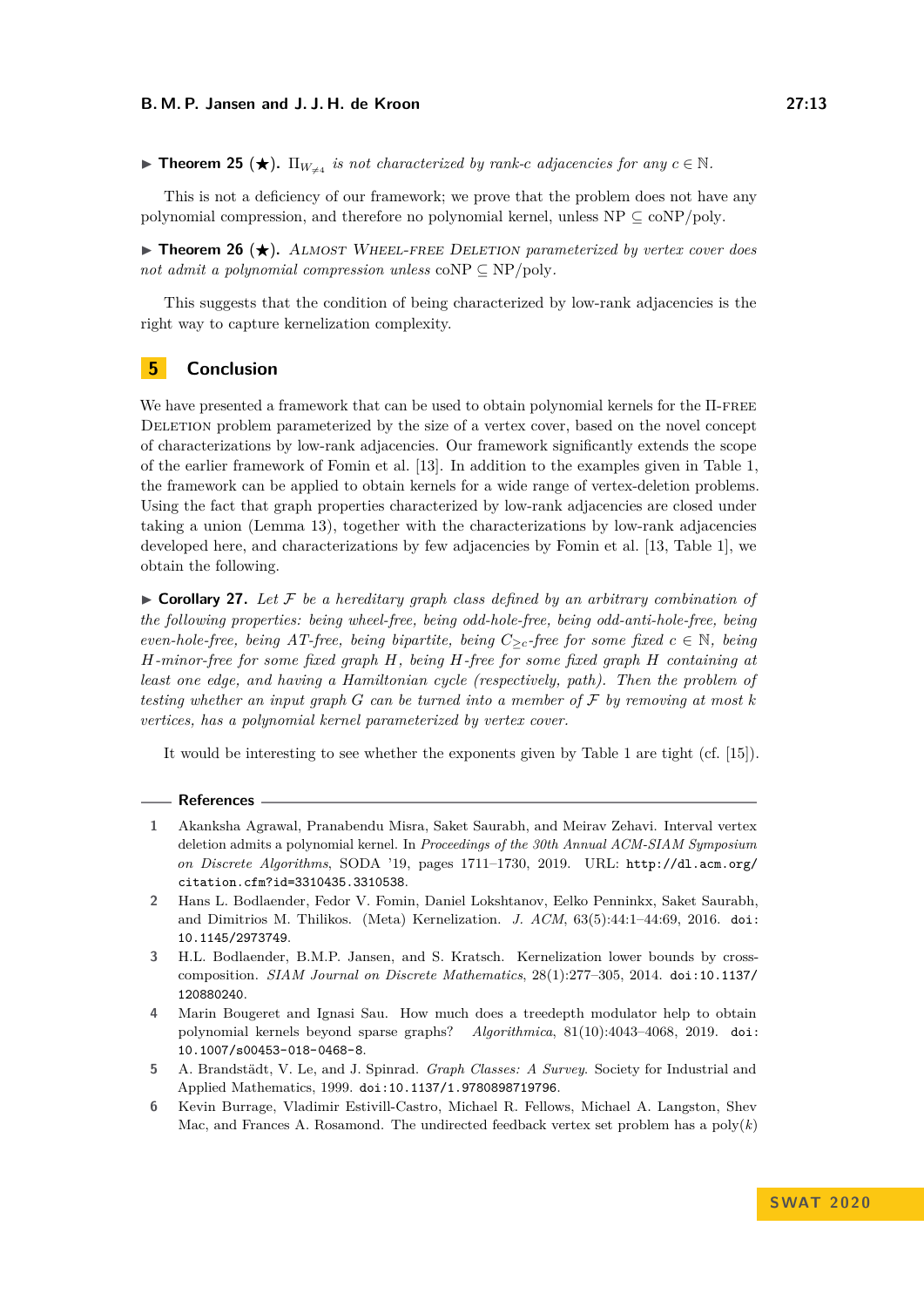kernel. In Hans L. Bodlaender and Michael A. Langston, editors, *Proceedings of the 2nd Second International Workshop on Parameterized and Exact Computation, IWPEC 2006*, volume 4169 of *Lecture Notes in Computer Science*, pages 192–202. Springer, 2006. [doi:](http://dx.doi.org/10.1007/11847250_18) [10.1007/11847250\\_18](http://dx.doi.org/10.1007/11847250_18).

- <span id="page-13-3"></span>**7** Yixin Cao, Ashutosh Rai, R. B. Sandeep, and Junjie Ye. A polynomial kernel for diamond-free editing. In Yossi Azar, Hannah Bast, and Grzegorz Herman, editors, *Proceedings of the 26th Annual European Symposium on Algorithms, ESA 2018*, volume 112 of *LIPIcs*, pages 10:1–10:13. Schloss Dagstuhl - Leibniz-Zentrum fuer Informatik, 2018. [doi:10.4230/LIPIcs.ESA.2018.10](http://dx.doi.org/10.4230/LIPIcs.ESA.2018.10).
- <span id="page-13-13"></span>**8** Maria Chudnovsky, Neil Robertson, Paul Seymour, and Robin Thomas. The strong perfect graph theorem. *Ann. Math. (2)*, 164(1):51–229, 2006. [doi:10.4007/annals.2006.164.51](http://dx.doi.org/10.4007/annals.2006.164.51).
- <span id="page-13-15"></span>**9** Marek Cygan, Fedor V. Fomin, Łukasz Kowalik, Daniel Lokshtanov, Dániel Marx, Marcin Pilipczuk, Michał Pilipczuk, and Saket Saurabh. *Parameterized Algorithms*. Springer, 2015.
- <span id="page-13-4"></span>**10** Marek Cygan, Marcin Pilipczuk, Michal Pilipczuk, Erik Jan van Leeuwen, and Marcin Wrochna. Polynomial kernelization for removing induced claws and diamonds. *Theory Comput. Syst.*,  $60(4):615-636, 2017.$  [doi:10.1007/s00224-016-9689-x](http://dx.doi.org/10.1007/s00224-016-9689-x).
- <span id="page-13-16"></span>**11** Rodney G. Downey and Michael R. Fellows. *Fundamentals of Parameterized Complexity*. Texts in Computer Science. Springer, 2013. [doi:10.1007/978-1-4471-5559-1](http://dx.doi.org/10.1007/978-1-4471-5559-1).
- <span id="page-13-11"></span>**12** Michael R. Fellows, Bart M. P. Jansen, and Frances A. Rosamond. Towards fully multivariate algorithmics: Parameter ecology and the deconstruction of computational complexity. *Eur. J. Comb.*, 34(3):541–566, 2013. [doi:10.1016/j.ejc.2012.04.008](http://dx.doi.org/10.1016/j.ejc.2012.04.008).
- <span id="page-13-0"></span>**13** Fedor V. Fomin, Bart M.P. Jansen, and Michał Pilipczuk. Preprocessing subgraph and minor problems: When does a small vertex cover help? *Journal of Computer and System Sciences*, 80(2):468–495, 2014. [doi:10.1016/j.jcss.2013.09.004](http://dx.doi.org/10.1016/j.jcss.2013.09.004).
- <span id="page-13-5"></span>**14** Fedor V. Fomin, Daniel Lokshtanov, Neeldhara Misra, and Saket Saurabh. Planar F-deletion: Approximation, kernelization and optimal FPT algorithms. In *Proceedings of the 53rd Annual IEEE Symposium on Foundations of Computer Science, FOCS 2012*, pages 470–479. IEEE Computer Society, 2012. [doi:10.1109/FOCS.2012.62](http://dx.doi.org/10.1109/FOCS.2012.62).
- <span id="page-13-1"></span>**15** Archontia C. Giannopoulou, Bart M. P. Jansen, Daniel Lokshtanov, and Saket Saurabh. Uniform kernelization complexity of hitting forbidden minors. *ACM Trans. Algorithms*, 13(3):35:1–35:35, 2017. [doi:10.1145/3029051](http://dx.doi.org/10.1145/3029051).
- <span id="page-13-9"></span>**16** Pinar Heggernes, Pim Van 't Hof, Bart M. P. Jansen, Stefan Kratsch, and Yngve Villanger. Parameterized complexity of vertex deletion into perfect graph classes. *Theor. Comput. Sci.*, 511:172–180, 2013. [doi:10.1016/j.tcs.2012.03.013](http://dx.doi.org/10.1016/j.tcs.2012.03.013).
- <span id="page-13-6"></span>**17** Yoichi Iwata. Linear-time kernelization for feedback vertex set. In Ioannis Chatzigiannakis, Piotr Indyk, Fabian Kuhn, and Anca Muscholl, editors, *Proceedings of the 44th International Colloquium on Automata, Languages, and Programming, ICALP 2017*, volume 80 of *LIPIcs*, pages 68:1–68:14. Schloss Dagstuhl - Leibniz-Zentrum fuer Informatik, 2017. [doi:10.4230/](http://dx.doi.org/10.4230/LIPIcs.ICALP.2017.68) [LIPIcs.ICALP.2017.68](http://dx.doi.org/10.4230/LIPIcs.ICALP.2017.68).
- <span id="page-13-10"></span>**18** Bart M. P. Jansen and Stefan Kratsch. Data reduction for graph coloring problems. *Inf. Comput.*, 231:70–88, 2013. [doi:10.1016/j.ic.2013.08.005](http://dx.doi.org/10.1016/j.ic.2013.08.005).
- <span id="page-13-2"></span>**19** Bart M. P. Jansen and Astrid Pieterse. Optimal data reduction for graph coloring using low-degree polynomials. *Algorithmica*, 81(10):3865–3889, 2019. [doi:10.1007/](http://dx.doi.org/10.1007/s00453-019-00578-5) [s00453-019-00578-5](http://dx.doi.org/10.1007/s00453-019-00578-5).
- <span id="page-13-7"></span>**20** Bart M. P. Jansen and Marcin Pilipczuk. Approximation and kernelization for chordal vertex deletion. *SIAM J. Discrete Math.*, 32(3):2258–2301, 2018. [doi:10.1137/17M112035X](http://dx.doi.org/10.1137/17M112035X).
- <span id="page-13-14"></span>**21** Bart M.P. Jansen and Jari J.H. de Kroon. Preprocessing vertex-deletion problems: Characterizing graph properties by low-rank adjacencies. *CoRR*, abs/2004.08818, 2020. [arXiv:2004.08818](http://arxiv.org/abs/2004.08818).
- <span id="page-13-12"></span>**22** Ekkehard Köhler. *Graphs without asteroidal triples*. PhD thesis, TU Berlin, 1999.
- <span id="page-13-8"></span>**23** Stefan Kratsch and Magnus Wahlström. Compression via matroids: A randomized polynomial kernel for odd cycle transversal. *ACM Trans. Algorithms*, 10(4):20:1–20:15, 2014. [doi:](http://dx.doi.org/10.1145/2635810) [10.1145/2635810](http://dx.doi.org/10.1145/2635810).